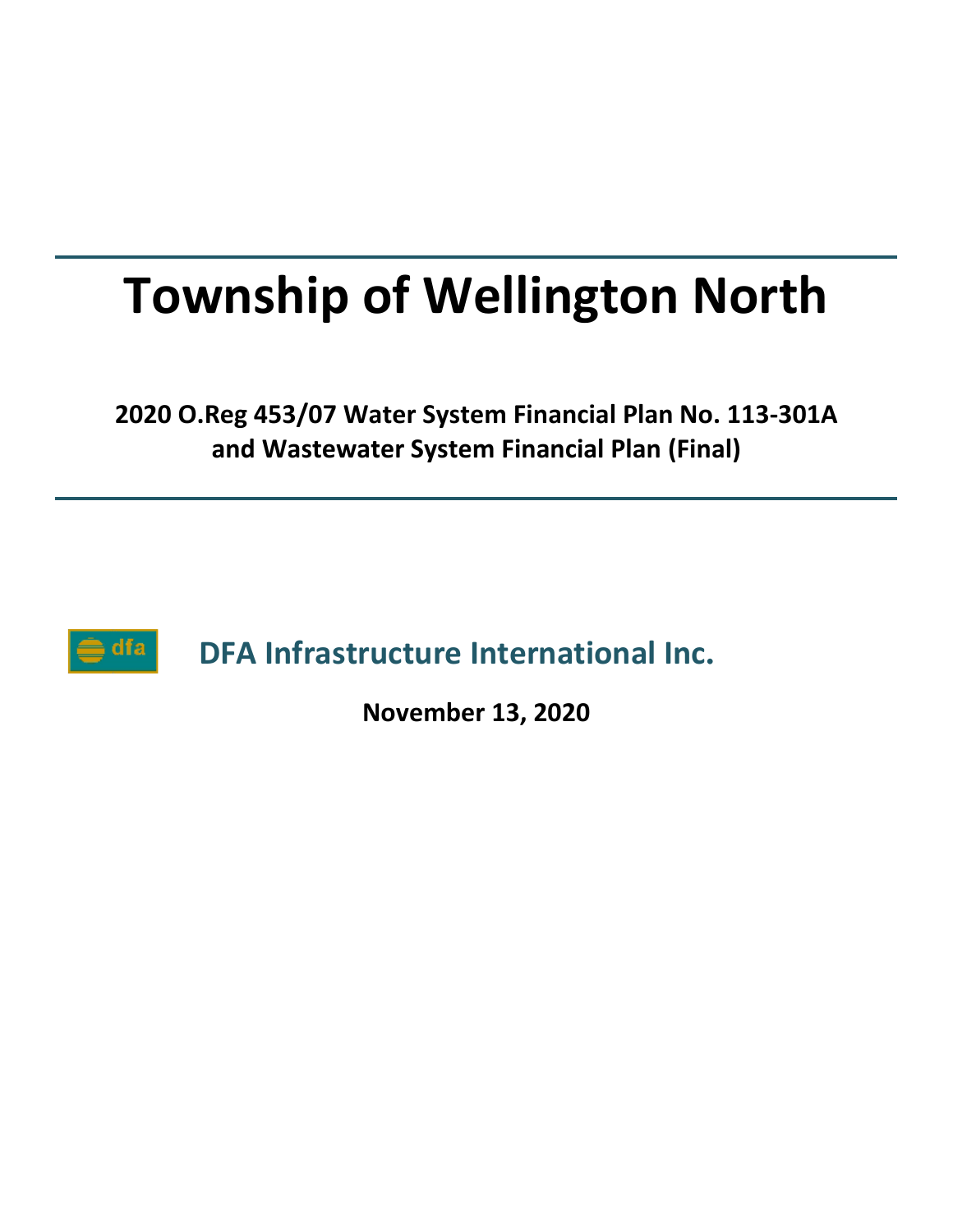

## **DFA Infrastructure International Inc.**

33 Raymond Street St. Catharines Ontario Canada L2R 2T3 Telephone: (905) 938 -0965 Fax: (905) 937-6568

November 13, 2020

Matthew Aston Director of Operations Township of Wellington North 7490 Sideroad 7 W Kenilworth, Ontario N0G 2E0

**Re: 2020 O.Reg 453/07 Water System Financial Plan No. 113-301A and Wastewater System Financial Plan (Final)**

Dear Matt:

We are pleased to submit to you the above noted report entitled: "2020 O. Reg 453/07 Water System Financial Plan and Wastewater System Financial Plan (Final)". The water and wastewater financial plans are based on the results of the Township's water and wastewater rate study that will be presented to your Council at the November 23rd Council meeting.

Yours truly,

 $\sim$ 

**DFA Infrastructure International Inc.** Derek Ali, MBA, P.Eng. President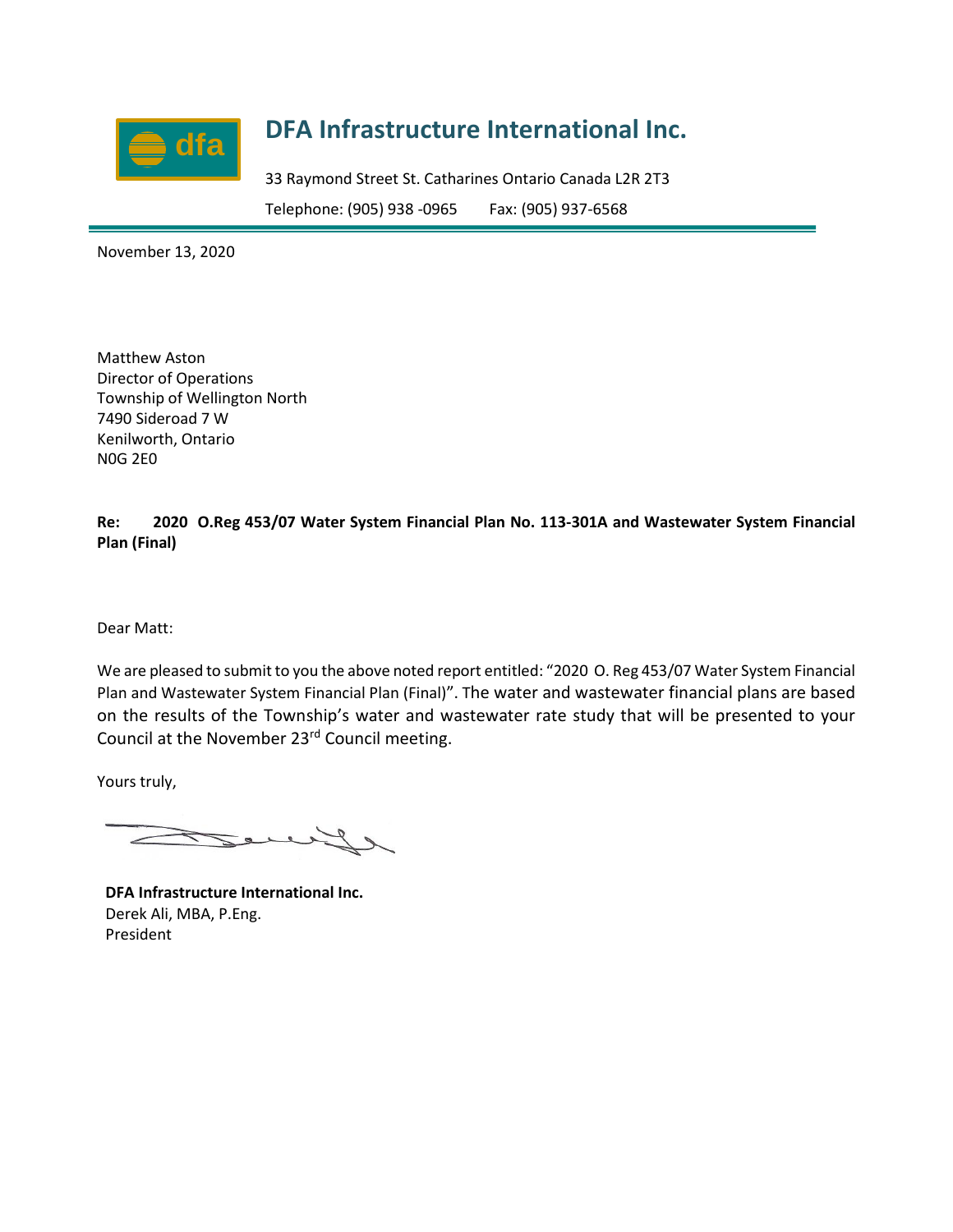## Table of Contents

#### Transmittal Letter

#### Table of Contents

| $\mathbf 1$    |     |                                                        |  |
|----------------|-----|--------------------------------------------------------|--|
|                | 1.1 |                                                        |  |
| 2 <sup>1</sup> |     | O.Reg 453/07 Water System Financial Plan No. 113-301A1 |  |
|                | 2.1 |                                                        |  |
|                | 2.2 |                                                        |  |
|                |     |                                                        |  |
|                | 2.3 |                                                        |  |
| 3              |     |                                                        |  |
|                | 3.1 |                                                        |  |
|                | 3.2 |                                                        |  |
|                |     |                                                        |  |
|                |     | 3.2.2                                                  |  |
|                |     | 3.2.3                                                  |  |
| 4              |     |                                                        |  |

#### Appendices

Appendix A: Requirements of O. Reg 453/07

#### Tables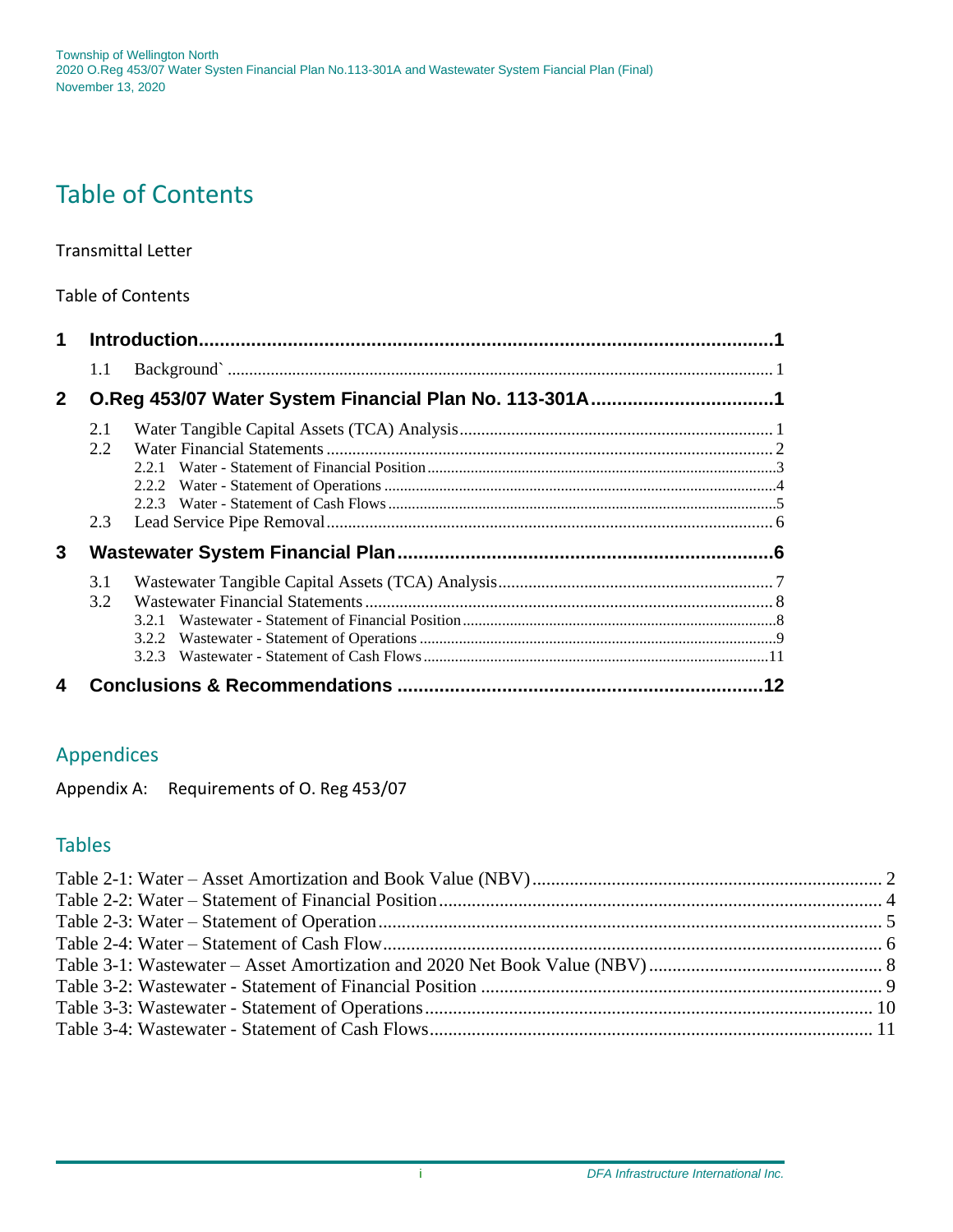## 1 Introduction

## 1.1 Background`

Regulation 188/07 under the Safe Drinking Water Act requires Ontario municipalities to apply for and obtain Drinking Water System Licences as part of their overall DWQMS. One of the requirements of holding a valid drinking water licence is preparing and submitting to the Province an updated financial plan in accordance with O.Reg. 453/07. The financial plan must include financial statements on the following:

- The proposed or projected financial position of the drinking water systems;
- The proposed or projected gross cash receipts and gross cash payments;
- The proposed or projected financial operations of the drinking water system; and
- Details on the extent to which the above information applies to the replacement of lead service pipes, if applicable.

Appendix A lists each requirement of the regulation and references the respective financial statements and other relevant information required under each regulatory requirement. The financial plan must apply to a period of at least six (6) years with the first year being the year the existing license expires. In the Township's case an updated Water System Financial Plan is required for the period 2021 to 2026.

It is important to note that the water system financial plan, along with the accompanying wastewater system financial plan are based on the results of the Township's 2020 Water of Wastewater Rate Study and O. Reg 453/07 Financial Plan.

Upon Council's approval, the financial plans will be made available to the public at no charge and posted on the Township's website. The plans will also be submitted to the Province as part of the Township's drinking water license renewal application.

## 2 O.Reg 453/07 Water System Financial Plan No. 113-301A

This section presents an updated water system financial plan as defined in O.Reg. 453/07, thereby allowing the Township to fulfil its obligations under the drinking water licensing regulations for the renewal of its drinking water systems license. The number for the updated financial plan is 113-301A

### 2.1 Water Tangible Capital Assets (TCA) Analysis

As noted in the introduction the results of the 2020 Water and Wastewater Rate Study are used as the basis for preparing the water system financial plan. The Township's Tangible Capital Asset inventories were also used in the preparation of the water system financial plan. The amortization of the tangible capital assets is shown as a "non-cash" annual cost that reflects the annual "use" of assets until the end of their respective useful lives.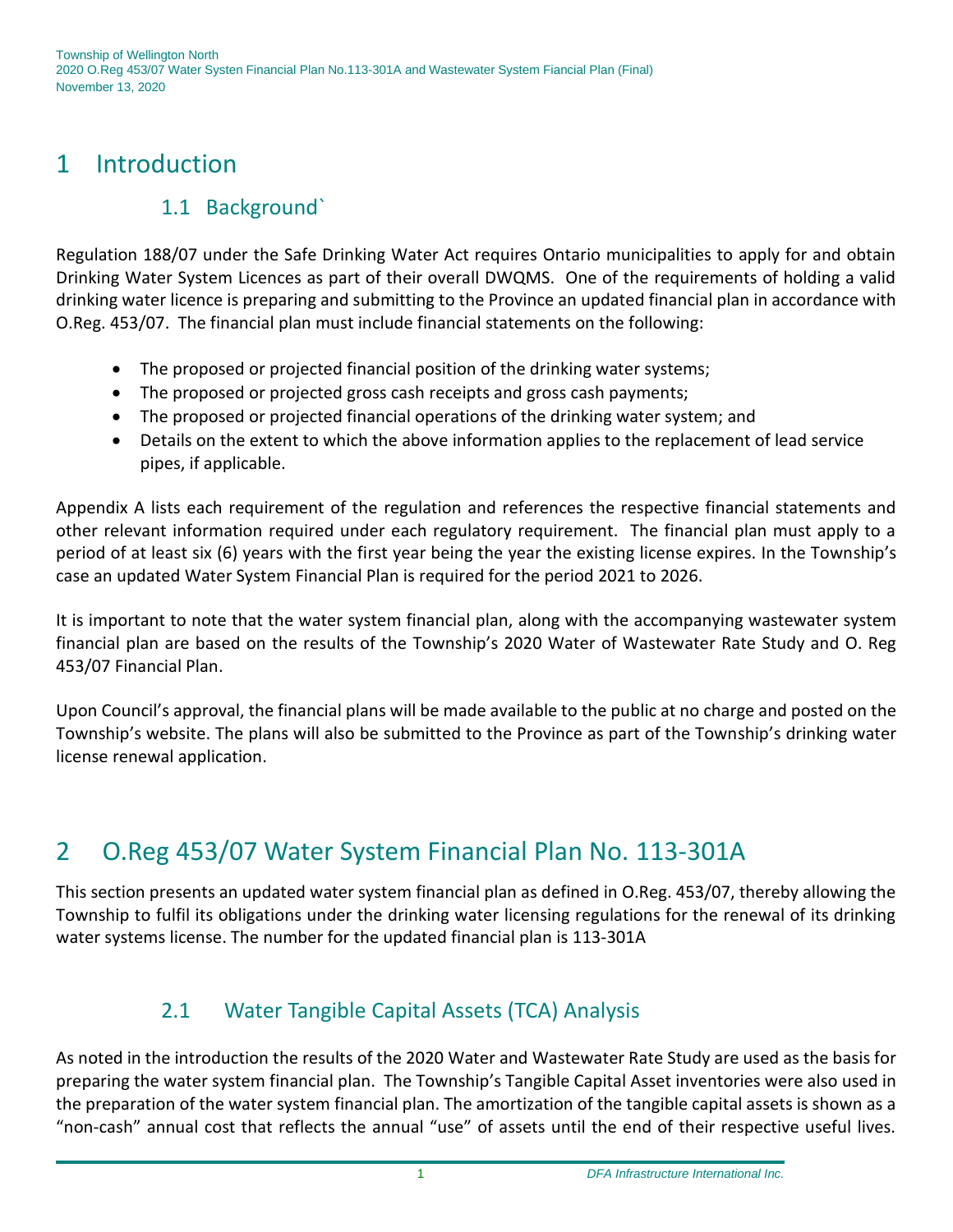Allowances are made to finance the replacement and/ or rehabilitation of the existing assets once they "expire" and can no longer play a role in providing the required drinking water service to customers. It should be noted however that since amortization is based on the original (historical) cost at the time the asset was placed in service it does not account for inflation since the year of installation. Therefore, basing asset replacement costs on amortization alone is not sufficient to cover the future replacement needs.

The TCA projections contained in the Township's water system financial plan are based on the following assumptions:

- Amortization of existing assets is based on the Township's Tangible Capital Assets Policies and Procedures. Amortization of new infrastructure investments is based on straight line depreciation with half year depreciation charged in the year of acquisition;
- Historical costs, life expectancy and remaining useful life are as identified in the TCA data provided by the Township;
- Fully depreciated assets continue to be used in service i.e. no asset removals; and
- New assets to be acquired are based on the capital forecast presented. The forecast includes projects in the Township's Capital Budget Forecast, 2018 Development Charges Study and asset replacement projections based on an analysis of the Township's tangible capital asset inventories.

#### *Water Asset Value*

The water system is comprised of the following asset classes:

- Wells and Storage, and
- Watermains

<span id="page-4-0"></span>Table 2-1 shows the current capital asset value based on historical cost and accumulated amortization to 2021. This is reflected as the net book value (NBV) i.e. the "accounting" value, and indicates that the water system as a whole is approximately 33% depreciated or has approximately 67% remaining life based on the TCA data. This suggests that the water system assets are relatively new.

#### **Table 2-1: Water – Asset Amortization and Book Value (NBV)**

| 2021 Water Asset Details        |  |            |         |  |  |  |
|---------------------------------|--|------------|---------|--|--|--|
| <b>Historical Cost</b>          |  | 26,775,219 | $100\%$ |  |  |  |
| <b>Accumulated Amortization</b> |  | 8,835,962  | 33%     |  |  |  |
| <b>Net Book Value</b>           |  | 17,939,257 | 67%     |  |  |  |

#### 2.2 Water Financial Statements

This financial plan involves the review, analysis and assessment of financial information contained in the rate study including costs, revenues, debt, cash transactions and Tangible Capital Assets (TCA) to prepare the following three (3) financial statements covering the period 2021 – 2026 as required under O.Reg 453/07: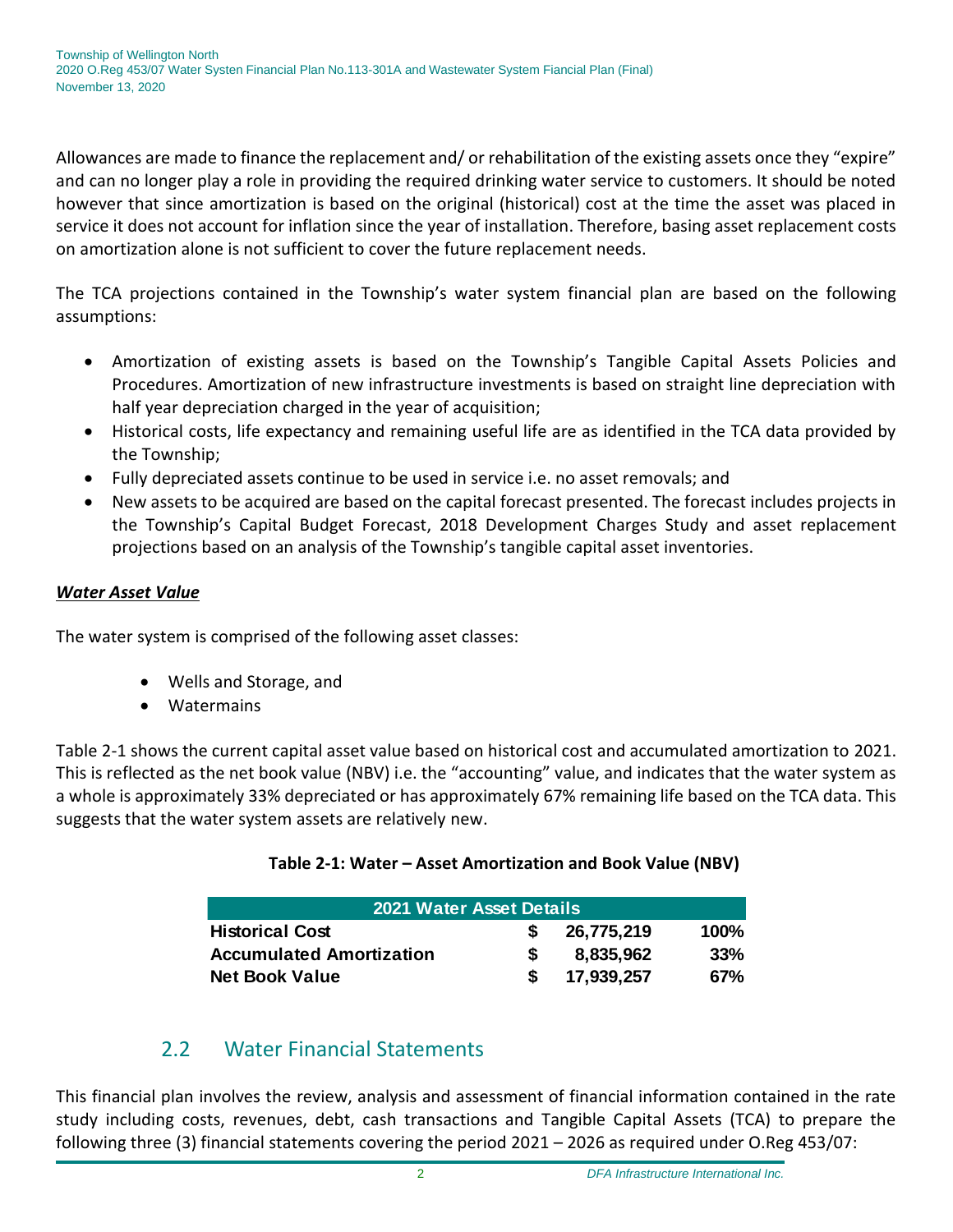- Statement of Financial Position;
- Statement of Operations; and
- Statement of Cash Flow

#### 2.2.1 Water - Statement of Financial Position

The Statement of Financial Position is presented in Table 2-2. This statement summarizes the Townships's waterrelated financial and non-financial assets i.e. Tangible Capital Assets (TCA) and liabilities, and provides the net financial asset (or net debt) position and accumulated surplus related to managing the water system. The financial assets are primarily cash balances in the water reserves and reserve funds. Liabilities consist of the water deferred revenues and long-term debt. The non-financial assets (TCA) include the Township's water infrastructure. The historical costs are amortized over the asset life to arrive at the net book value each year from 2021 to 2026. New assets are added in the years acquired, developed or built. Contributed assets are primarily new infrastructure and facilities that would be transferred to the Township's ownership and control by developers as they are completed. However this is assumed to be zero. It is also assumed that other nonfinancial assets such as inventory and prepaid expenses are zero.

Contained within the Statement of Financial Position are important indicators, the first being net financial assets (or net debt) which is defined as the difference between financial assets and liabilities. This indicator provides a measure of the water system's "future revenue requirement". Table 2-2 indicates that in 2021, the Township's water system will be in a financial asset position of \$4.2 million. This will decrease to a net debt position of \$1.6 million by 2026. The net debt position indicates that additional financial resources will be required to fund future operations. The trend to the net debt position is due to a significant increase of long-term debt and increase deferred revenues, offset by an increase of cash balances.

The next important indicator contained in the Statement of Financial Position is the net book value of TCA. Table 2-2 shows that net TCA are expected to increase over the forecast period by about \$13.2 million. This indicates that the Township has plans to invest in tangible capital assets greater than the consumption of existing assets. Further, a consumption ratio consisting of the accumulated amortization of the Township's TCA as a percent of historical cost ratio highlights the aged condition of the assets and their potential replacement needs. The Township's Water Asset Consumption Ratio decreases over the forecast period from 33% to 18%, suggesting that the water system would be less than a quarter through its life expectancy by 2026. As this percentage is decreasing over time, it indicates the Township is allocating adequate funds to finance the replacement or rehabilitation of aging assets as they expire.

Another important indicator in the Statement of Financial Position is the accumulated surplus. This indicator provides a measure of the resources available to the Township for managing its water system. The accumulated surplus is projected to increase from approximately \$22.2 million in 2021 to approximately \$29.5 million by 2026. The accumulated surplus consists of non-financial assets that are made up of the net TCA balance representing past investments in water infrastructure, offset by the net debt balances.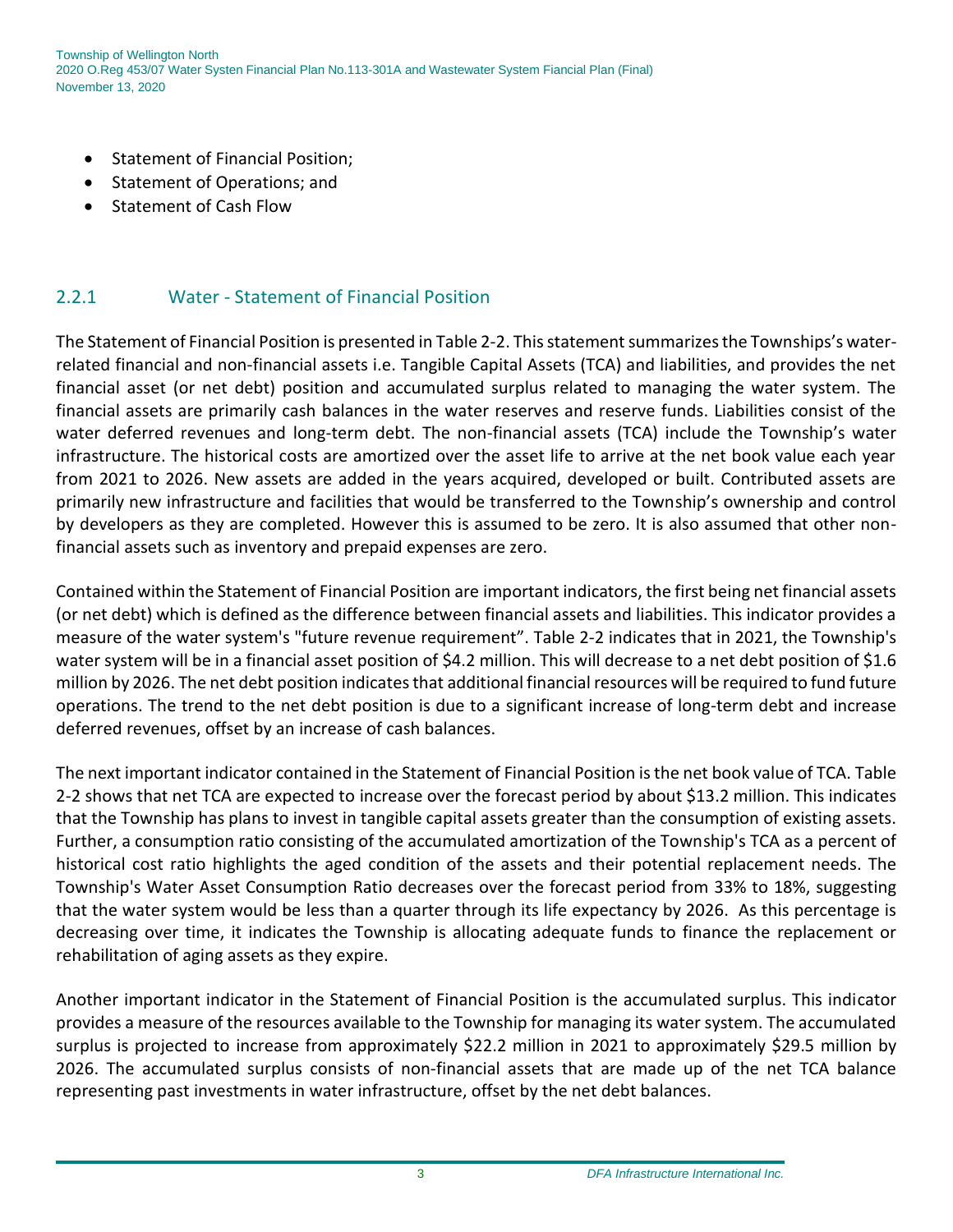<span id="page-6-0"></span>

|                                                   | 2021           | 2022           | 2023           | 2024             | 2025           | 2026           |
|---------------------------------------------------|----------------|----------------|----------------|------------------|----------------|----------------|
| <b>Financial Assets</b>                           |                |                |                |                  |                |                |
| Cash, Receivables and Investment                  | \$5,623,913    | \$6,536,908    | \$7,309,960    | \$7,377,862      | \$6,299,693    | \$7,045,904    |
| <b>Total Financial Assets</b>                     | \$5,623,913    | \$6,536,908    | \$7,309,960    | \$7,377,862      | \$6,299,693    | \$7,045,904    |
| lFinancial Liabilities                            |                |                |                |                  |                |                |
| Accounts Payable & Deferred Revenue               | \$1,033,584    | \$1,477,588    | \$1,704,064    | \$1,928,692      | \$2,006,296    | \$1,610,628    |
| Long-term Liabilities                             | \$348,487      | \$2,607,835    | \$2,550,794    | \$3,667,622      | \$7,328,139    | \$7,043,572    |
| <b>Total Financial Liabilities</b>                | \$1,382,071    | \$4,085,423    | \$4,254,859    | \$5,596,313      | \$9,334,435    | \$8,654,200    |
| <b>Net Financial Assets (Net Debt)</b>            | \$4,241,842    | \$2,451,485    | \$3,055,101    | \$1,781,548      | ( \$3,034,742) | ( \$1,608,295) |
| <b>Non-Financial Assests</b>                      |                |                |                |                  |                |                |
| <b>Tangible Capital Assets</b>                    | \$26,775,219   | \$29,467,552   | \$30,033,771   | \$32,413,880     | \$37,071,228   | \$38,199,384   |
| <b>Accumulated Amortization</b>                   | ( \$8,835,962) | ( \$8,665,797) | ( \$8,477,039) | ( \$8,173,065)   | (56, 549, 605) | ( \$7,044,867) |
| Total Non-Financial Assets                        | \$17,939,257   | \$20,801,755   | \$21,556,733   | \$24,240,814     | \$30,521,622   | \$31,154,518   |
| <b>Accumulated Surplus</b>                        | \$22,181,099   | \$23,253,239   | \$24,611,834   | \$26,022,363     | \$27,486,881   | \$29,546,222   |
| <b>Financial Indicators</b>                       | 2021           | 2022           | 2023           | 2024             | 2025           | 2026           |
| Increase (Decrease) in Net Financial Assets       | ( \$1,045,722) | ( \$1,790,357) | \$603,617      | ( \$1, 273, 553) | (\$4,816,290)  | \$1,426,446    |
| Increase (Decrease) in Tangible Capital Assets    | \$2,111,594    | \$2,862,498    | \$754,978      | \$2,684,081      | \$6,280,808    | \$632,895      |
| <b>Increase (Decrease) in Accumulated Surplus</b> | \$1,065,872    | \$1,072,141    | \$1,358,595    | \$1,410,529      | \$1,464,518    | \$2,059,342    |
| <b>Water Asset Consumption Ratio</b>              | 33%            | 29%            | 28%            | 25%              | 18%            | 18%            |

#### **Table 2-2: Water – Statement of Financial Position**

#### 2.2.2 Water - Statement of Operations

The Statement of Operations is presented in Table 2-3 It summarizes the annual revenues and expenses associated with managing the Township's water system. It provides a report on the transactions and events that have an influence on the accumulated surplus. The main revenue items included are:

- Revenues from water rates and charges;
- Earned revenues, and
- Other Revenues (meter and backflow fees, service connection fees, miscellaneous fees and charges).

The main expense items are:

- The annual cost of operating and maintaining the water systems;
- Interest on long-term debt; and
- Amortization expenses on existing and added TCA.

The operating surplus (or deficit) is an important indicator contained in the Statement of Operations. An operating surplus (deficit) measures whether operating revenues generated in a year were sufficient to cover operating expenses incurred in that year. It is important to note that an annual surplus is necessary to ensure funds will be available to address non-expense items such as TCA acquisitions over and above amortization expenses, reserve/reserve fund contributions for asset replacement and rate stabilization, and repayment of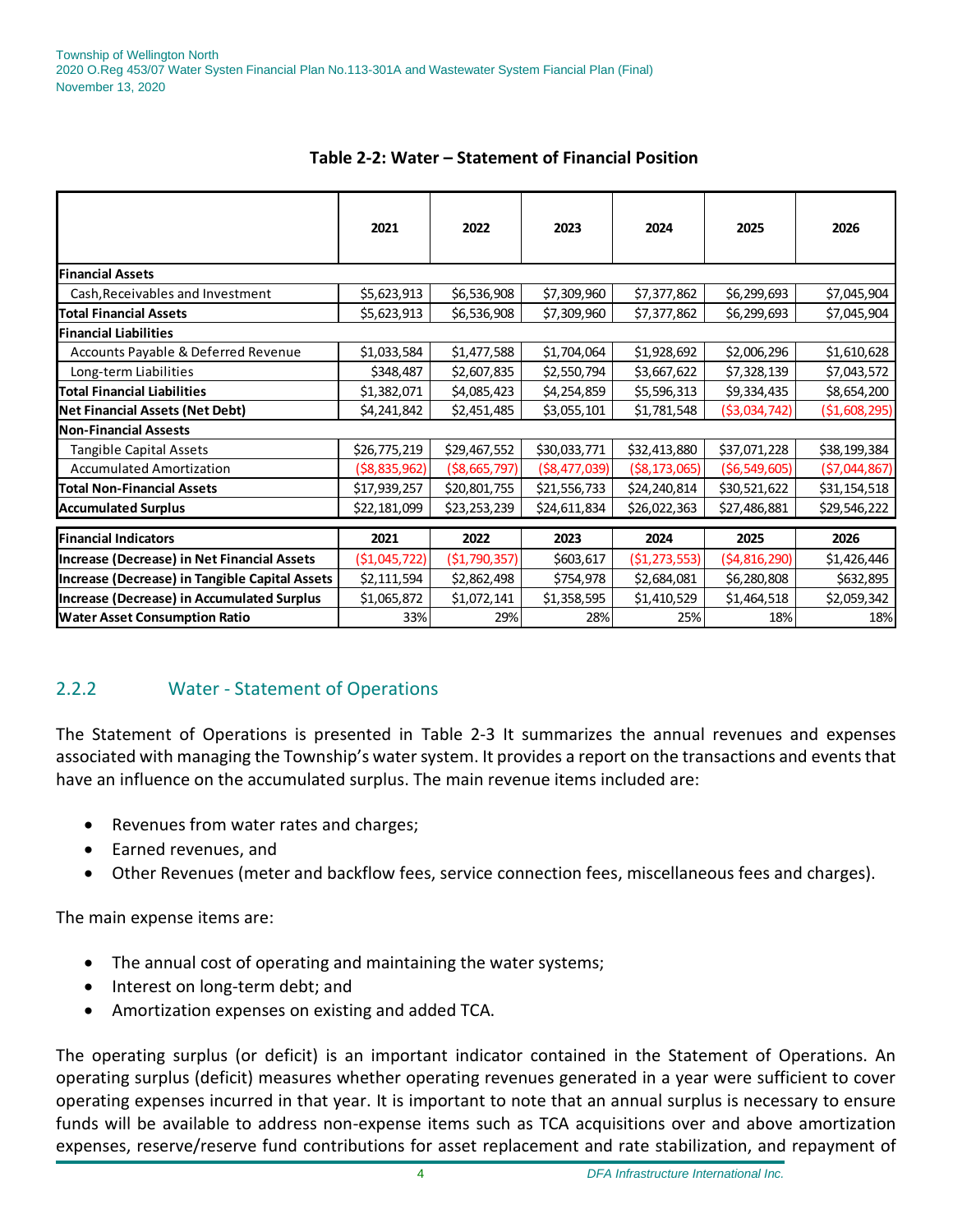outstanding debt principal. A ratio of operating surplus to total revenue is shown in Table 2-3 and reflects the percent of total revenue that can be allocated to funding the non-expense items noted above.

<span id="page-7-0"></span>

|                                                  | 2021         | 2022         | 2023         | 2024         | 2025         | 2026         |  |
|--------------------------------------------------|--------------|--------------|--------------|--------------|--------------|--------------|--|
| <b>Water Revenue</b>                             |              |              |              |              |              |              |  |
| Rate Revenue                                     | \$2,629,318  | \$2,722,156  | \$2,817,188  | \$2,914,458  | \$3,014,012  | \$3,115,898  |  |
| Earned Revenue                                   | \$0          | \$41,903     | \$317,142    | \$337,441    | \$501,570    | \$986,590    |  |
| <b>Other Revenue</b>                             | \$141,249    | \$149,302    | \$157,775    | \$159,535    | \$145,103    | \$157,864    |  |
| <b>Total Revenues</b>                            | \$2,770,567  | \$2,913,361  | \$3,292,105  | \$3,411,435  | \$3,660,685  | \$4,260,352  |  |
| <b>Water Expenses</b>                            |              |              |              |              |              |              |  |
| <b>Operating Expenses</b>                        | \$1,307,556  | \$1,380,000  | \$1,360,382  | \$1,387,589  | \$1,415,341  | \$1,443,648  |  |
| Interest on Debt                                 | \$0          | \$12,197     | \$91,274     | \$89,278     | \$128,367    | \$0          |  |
| Amortization                                     | \$397,139    | \$449,023    | \$481,854    | \$524,039    | \$652,460    | \$757,363    |  |
| <b>Total Expenses</b>                            | \$1,704,695  | \$1,841,220  | \$1,933,510  | \$2,000,906  | \$2,196,168  | \$2,201,010  |  |
| <b>Annual Surplus/(Deficit)</b>                  | \$1,065,872  | \$1,072,141  | \$1,358,595  | \$1,410,529  | \$1,464,517  | \$2,059,341  |  |
| Accumulated Surplus/(Deficit), Beginning of Year | \$21,115,226 | \$22,181,099 | \$23,253,240 | \$24,611,835 | \$26,022,363 | \$27,486,881 |  |
| Accumulated Surplus/ (Deficit), End of Year      | \$22,181,099 | \$23,253,240 | \$24,611,835 | \$26,022,363 | \$27,486,881 | \$29,546,222 |  |
| <b>Financial Indicators</b>                      | 2021         | 2022         | 2023         | 2024         | 2025         | 2026         |  |
| Increase (Decrease) in Total Revenues            | \$45,660     | \$142,794    | \$378,744    | \$119,330    | \$249,250    | \$599,667    |  |
| Increase (Decrease) in Total Expenses            | \$27,978     | \$136,525    | \$92,290     | \$67,396     | \$195,261    | \$4,843      |  |
| Increase (Decrease) in Annual Surplus            | \$17,681     | \$6,269      | \$286,454    | \$51,934     | \$53,989     | \$594,824    |  |
| <b>Operating Surplus Ratio</b>                   | 38.5%        | 36.8%        | 41.3%        | 41.3%        | 40.0%        | 48.3%        |  |

#### **Table 2-3: Water – Statement of Operation**

#### 2.2.3 Water - Statement of Cash Flows

The Statement of Cash Flow is presented in Table 2-4. This statement summarizes the main cash inflows and outflows related to the water system in four (4) main areas - operating, capital, investing and financing, and shows the annual changes in cash.

The operating cash transactions begin with the surplus or deficit identified in the Statement of Operations. This figure is adjusted to add or subtract non-cash items that were included as revenues or expenses (e.g. amortization expenses and earned revenues). It is assumed that there are no "investing activities" over the period. The capital section indicates the amounts to be spent to acquire capital assets (TCA) or to be received from the sale of assets. In the Township's case, it is assumed that there are no assets to be sold to generate cash. The financing section identifies funds external sources, proceeds from the issuance of debenture as cash inflows, and the portion of debt repaid as cash outflows.

Table 2-4 indicates that cash is being generated from operations, which is used in funding the acquisition of TCA and towards building internal reserves. The Town's cash position is projected to increase over the forecast period from \$5.6 million in 2021 to a \$7.0 million in 2026.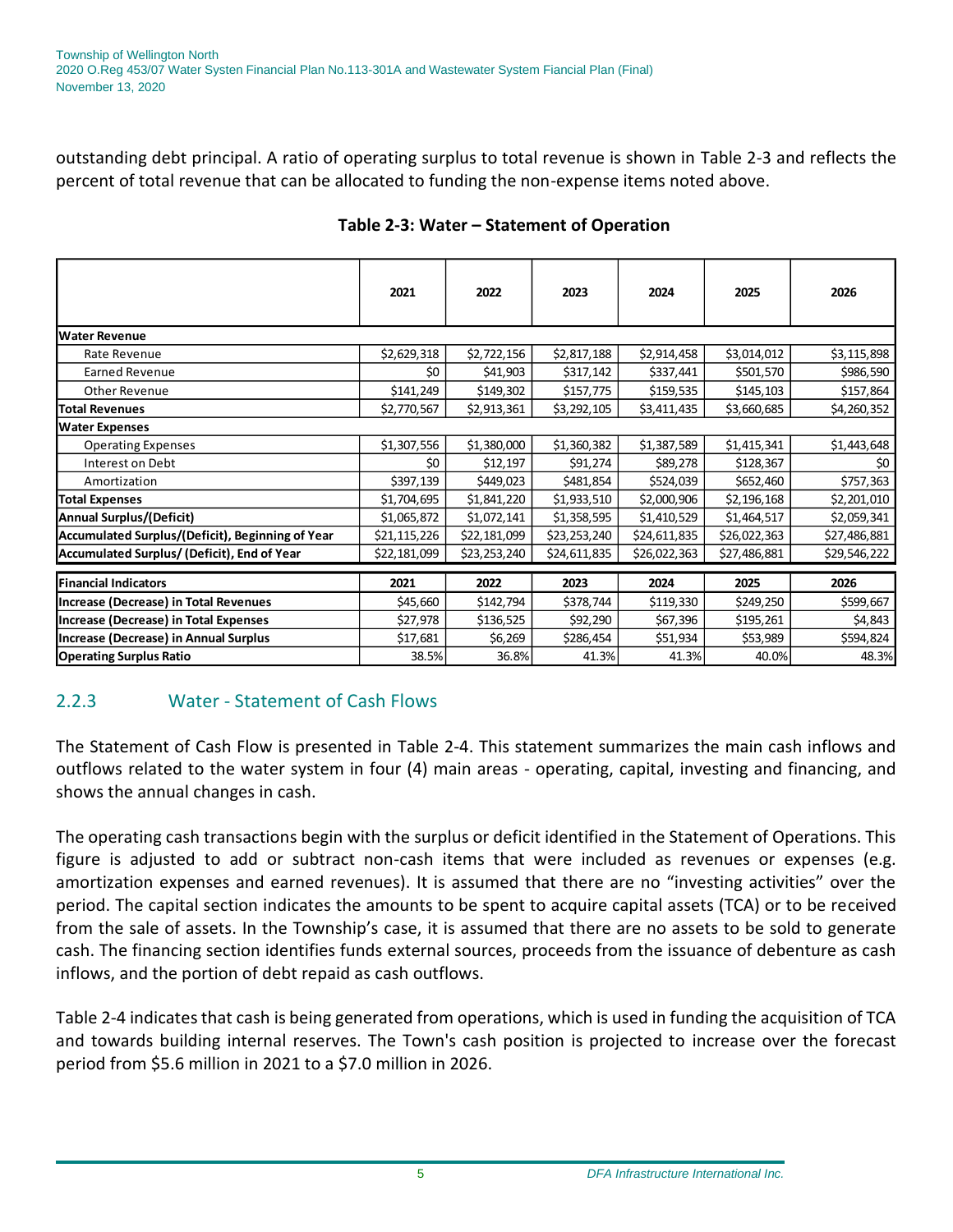| Table 2-4: Water - Statement of Cash Flow |  |  |
|-------------------------------------------|--|--|
|-------------------------------------------|--|--|

<span id="page-8-0"></span>

|                                                                                                                                                                                                                                                                                                                                                                                                                                                                                                                               | 2021                                    | 2022           | 2023             | 2024           | 2025           | 2026           |  |  |
|-------------------------------------------------------------------------------------------------------------------------------------------------------------------------------------------------------------------------------------------------------------------------------------------------------------------------------------------------------------------------------------------------------------------------------------------------------------------------------------------------------------------------------|-----------------------------------------|----------------|------------------|----------------|----------------|----------------|--|--|
| Cash Provided by:                                                                                                                                                                                                                                                                                                                                                                                                                                                                                                             |                                         |                |                  |                |                |                |  |  |
| <b>Operating Activities</b>                                                                                                                                                                                                                                                                                                                                                                                                                                                                                                   |                                         |                |                  |                |                |                |  |  |
| Annual Surplus/(Deficit)                                                                                                                                                                                                                                                                                                                                                                                                                                                                                                      | \$1,065,872                             | \$1,072,141    | \$1,358,595      | \$1,410,529    | \$1,464,517    | \$2,059,341    |  |  |
| <b>Non-Cash Items</b>                                                                                                                                                                                                                                                                                                                                                                                                                                                                                                         |                                         |                |                  |                |                |                |  |  |
| Amortization                                                                                                                                                                                                                                                                                                                                                                                                                                                                                                                  | \$397,139                               | \$449,023      | \$481,854        | \$524,039      | \$652,460      | \$757,363      |  |  |
| Earned Revenue                                                                                                                                                                                                                                                                                                                                                                                                                                                                                                                | \$0                                     | (541,903)      | ( \$317, 142)    | ( \$337,441)   | ( \$501, 570)  | ( \$986, 590)  |  |  |
| Net Change in Cash Provided by Operating Activities                                                                                                                                                                                                                                                                                                                                                                                                                                                                           | \$1,463,011                             | \$1,479,262    | \$1,523,308      | \$1,597,126    | \$1,615,407    | \$1,830,114    |  |  |
| <b>Capital Activities</b>                                                                                                                                                                                                                                                                                                                                                                                                                                                                                                     |                                         |                |                  |                |                |                |  |  |
| Purchase of TCA                                                                                                                                                                                                                                                                                                                                                                                                                                                                                                               | (52,508,732)                            | ( \$3,311,521) | ( \$1, 236, 832) | ( \$3,208,121) | (56, 933, 268) | ( \$1,390,258) |  |  |
| Net Change in Cash Used in Capital Activities                                                                                                                                                                                                                                                                                                                                                                                                                                                                                 | (52,508,732)                            | ( \$3,311,521) | ( \$1, 236, 832) | ( \$3,208,121) | (56, 933, 268) | (51, 390, 258) |  |  |
| <b>Financing Activities</b>                                                                                                                                                                                                                                                                                                                                                                                                                                                                                                   |                                         |                |                  |                |                |                |  |  |
| <b>DC Collections</b>                                                                                                                                                                                                                                                                                                                                                                                                                                                                                                         | \$466,803                               | \$485,906      | \$543,618        | \$562,069      | \$579,174      | \$590,922      |  |  |
| <b>External Financing</b>                                                                                                                                                                                                                                                                                                                                                                                                                                                                                                     | \$0                                     | \$0            | \$0              | \$0            | \$0            | \$0            |  |  |
| Proceeds From Long-Term Debt                                                                                                                                                                                                                                                                                                                                                                                                                                                                                                  | \$348,487                               | \$2,289,054    | \$168,826        | \$1,364,991    | \$4,033,720    | \$445,538      |  |  |
| Repayment of Long-Term Debt                                                                                                                                                                                                                                                                                                                                                                                                                                                                                                   | \$0                                     | ( \$29,706)    | ( \$225, 867)    | ( \$248, 164)  | ( \$373, 203)  | (5730, 105)    |  |  |
| Net Change in Cash Used in Financing Activities                                                                                                                                                                                                                                                                                                                                                                                                                                                                               | \$815,290                               | \$2,745,254    | \$486,577        | \$1,678,896    | \$4,239,692    | \$306,355      |  |  |
| Net Change in Cash and Cash Equivalents                                                                                                                                                                                                                                                                                                                                                                                                                                                                                       | ( \$230, 432)                           | \$912,995      | \$773,052        | \$67,902       | (51,078,169)   | \$746,211      |  |  |
| Cash and Cash Equivalents, Beginning of the Year                                                                                                                                                                                                                                                                                                                                                                                                                                                                              | \$5,854,345                             | \$5,623,913    | \$6,536,908      | \$7,309,960    | \$7,377,862    | \$6,299,693    |  |  |
| Cash and Cash Equivalents, End of the Year                                                                                                                                                                                                                                                                                                                                                                                                                                                                                    | \$5,623,913                             | \$6,536,908    | \$7,309,960      | \$7,377,862    | \$6,299,693    | \$7,045,904    |  |  |
| 2.3<br><b>Lead Service Pipe Removal</b><br>The financial plan is also required to detail the extent to which the information described above relates directly<br>to the replacement of lead service pipes. There are no known lead service pipes in the Township. There is no<br>dedicated lead service pipe removal program in place. If lead pipe is discovered during normal operations, it is<br>replaced accordingly. Therefore, there are no significant material financial costs associated with lead pipe<br>removal. |                                         |                |                  |                |                |                |  |  |
| 3                                                                                                                                                                                                                                                                                                                                                                                                                                                                                                                             | <b>Wastewater System Financial Plan</b> |                |                  |                |                |                |  |  |
| Preparing a wastewater system financial plan is not mandatory but has become a municipal best practice over<br>the past few years. It is typically prepared in accordance with the requirements of O.Reg 453/07 which applies<br>to water systems.                                                                                                                                                                                                                                                                            |                                         |                |                  |                |                |                |  |  |
| This financial plan involves the review, analysis and assessment of financial information contained in the 2020<br>water and wastewater rate study including costs, revenues, debt, cash transactions and Tangible Capital Assets<br>(TCA) to prepare the following three (3) financial statements covering the period 2021 to 2026 as required under<br>O.Reg. 453/07:                                                                                                                                                       |                                         |                |                  |                |                |                |  |  |

#### 2.3 Lead Service Pipe Removal

## 3 Wastewater System Financial Plan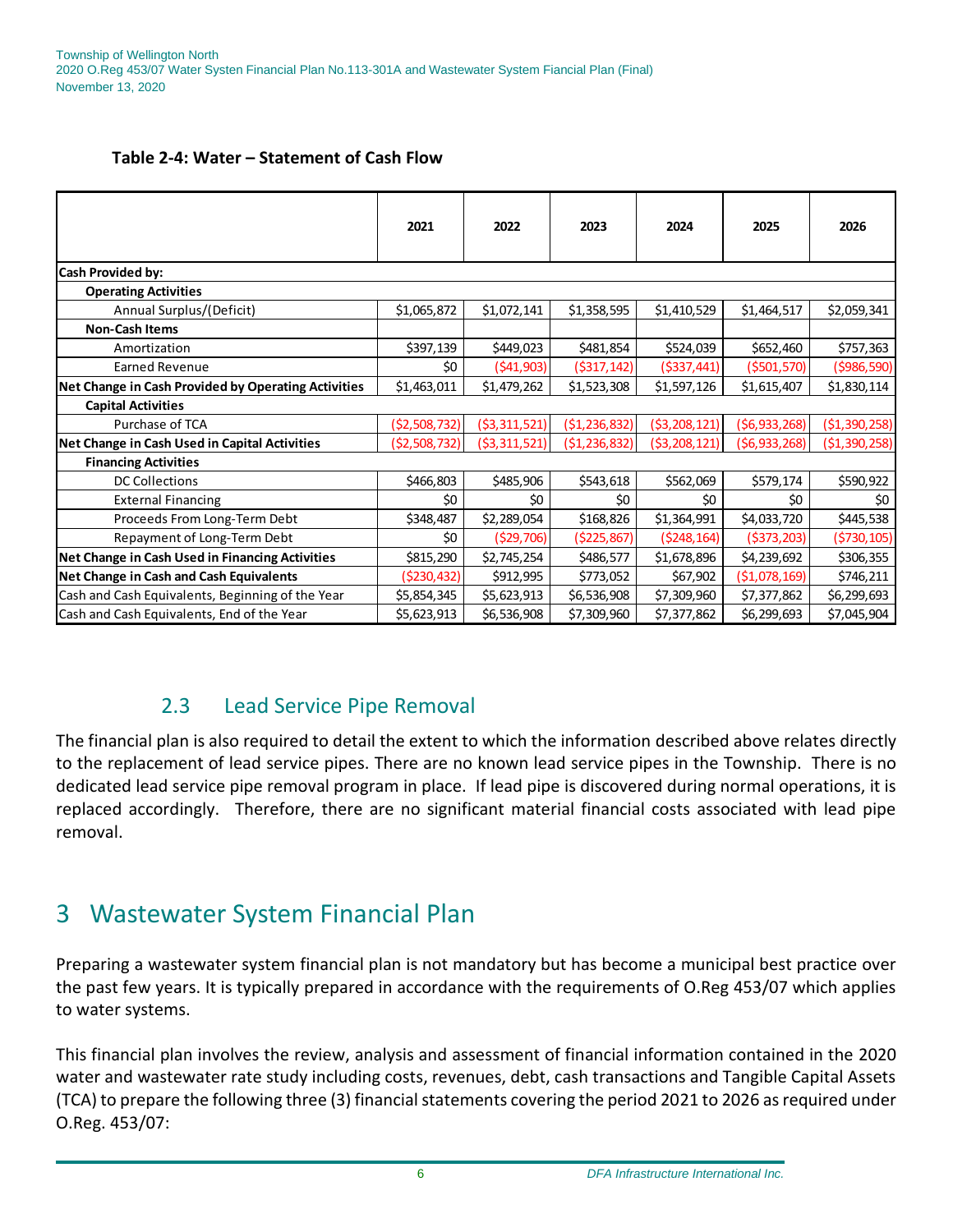- Statement of Financial Position;
- Statement of Operations; and
- Statement of Cash Flow.

The wastewater system financial plan applies to a period of (6) six years from 2021 to 2026 to be consistent with the period covered by the water system financial plan. It is anticipated that the financial plan would be made available to the public at no charge on the Town's website following final approval of the rate study and financial plan by Council.

## 3.1 Wastewater Tangible Capital Assets (TCA) Analysis

As in the preparation of the water system financial plan, the results of the 2020 water and wastewater rate study are used as the basis for preparing the wastewater system financial plan. The Township's Asset Inventories were also used in the preparation of the wastewater system financial plan. The amortization of the tangible capital assets is shown as a "non-cash" annual cost that reflects the annual "use" of assets until the end of their respective useful lives. Allowances are made to finance the replacement and/ or rehabilitation of the existing assets once they "expire" and can no longer play a role in providing the required wastewater service to customers. However, it should be noted that since amortization is based on the original (historical) cost at the time the asset was placed in service it does not account for inflation since the year of installation. Therefore, basing asset replacement costs on amortization alone is not sufficient to cover the future replacement needs.

The TCA projections contained in the Township's wastewater financial plan are based on the following assumptions:

- Amortization of existing assets is based on the Township's Tangible Capital Assets policies and procedures. Amortization of new infrastructure investments is based on straight line depreciation with half year depreciation charged in the year of acquisition.
- Historical costs, life expectancy and remaining useful life as per the TCA data provided by the Township;
- Fully depreciated assets continue to be used in service i.e. no asset removals; and
- New assets to be acquired are based on the capital forecast. The forecast includes projects in the Township's Capital Budget Forecast, 2018 Development Charges Study and asset replacement projections based on an analysis of the Township's tangible capital asset inventories.

#### **Wastewater Asset Value**

The wastewater system is comprised of the following asset classes:

- Pump Stations and Lagoons
- Forcemains
- Sanitary Mains, and
- Wastewater Treatment Plant

Table 3-1 shows the current capital asset value based on historical cost and accumulated amortization to 2021. This is reflected as the net book value (NBV) i.e. the "accounting" value, and indicates that the wastewater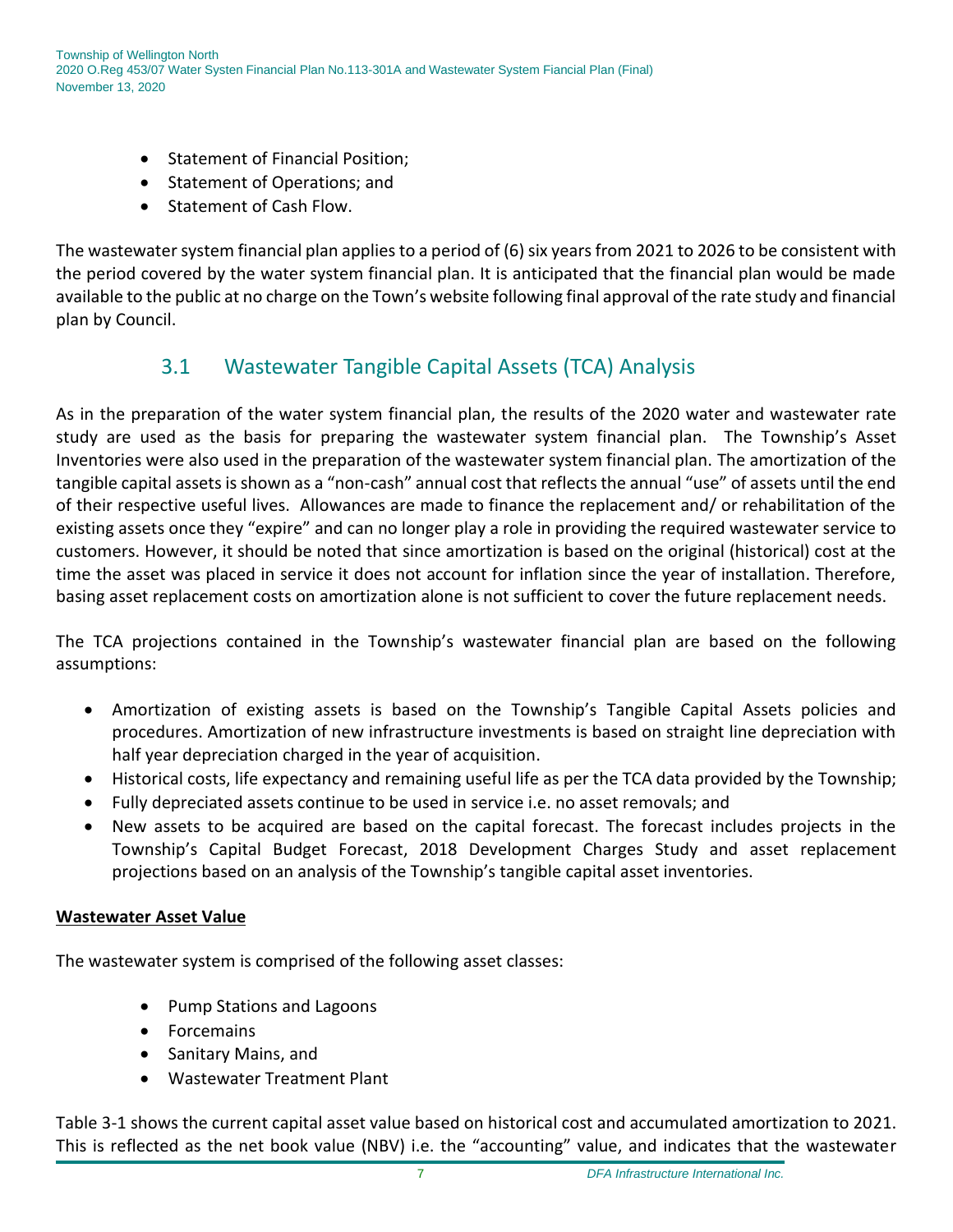<span id="page-10-0"></span>system as a whole is approximately 31% depreciated or has approximately 69% remaining life based on the TCA data. This suggests that the water system assets are relatively new.

| Table 3-1: Wastewater - Asset Amortization and 2020 Net Book Value (NBV) |  |  |  |
|--------------------------------------------------------------------------|--|--|--|
|--------------------------------------------------------------------------|--|--|--|

| 2021 Wastewater Asset Details   |  |            |         |  |  |  |  |
|---------------------------------|--|------------|---------|--|--|--|--|
| <b>Historical Cost</b>          |  | 42,562,906 | $100\%$ |  |  |  |  |
| <b>Accumulated Amortization</b> |  | 12,999,913 | 31%     |  |  |  |  |
| <b>Net Book Value</b>           |  | 29,562,993 | 69%     |  |  |  |  |

#### 3.2 Wastewater Financial Statements

This financial plan involves the review, analysis and assessment of financial information contained in the rate study including costs, revenues, debt, cash transactions and Tangible Capital Assets (TCA) to prepare the following three (3) financial statements covering the period 2021 – 2026 as required under O.Reg 453/07:

- Statement of Financial Position;
- Statement of Operations; and
- Statement of Cash Flow.

#### 3.2.1 Wastewater - Statement of Financial Position

The Statement of Financial Position is presented in Table 3-2. This statement summarizes the Township's wastewater related financial and non-financial assets (Tangible Capital Assets – TCA) and liabilities and provides the net financial asset/ (net debt) position and accumulated surplus related to managing the wastewater system. The financial assets are primarily cash balances in the wastewater reserves and reserve funds. Liabilities consist of wastewater deferred revenues and long-term debt. The non-financial assets (TCA) include the Township's wastewater infrastructure. The historical costs are amortized over the asset life to arrive at the net book value each year from 2021 to 2026. New assets are added in the years acquired, developed or built. Contributed assets are primarily new infrastructure that would be transferred to the Township's ownership and control by developers as they are completed. However, this is assumed to be zero. It is also assumed that other non-financial assets such as inventory and prepaid expenses are zero.

Contained within the Statement of Financial Position are important indicators, the first being net financial assets (or net debt) which is defined as the difference between financial assets and liabilities. This indicator provides a measure of the wastewater system's "future revenue requirement". Table 3.2 indicates that in 2021, the Township's wastewater system will be in a net debt position in the amount of \$3.2 million. There will be change to a net financial asset position of \$1.0 million by 2026. The net financial asset position indicates that financial resources will be available to fund future operations. The change to a net financial asset position is due to a combination of a decrease liabilities through a decrease in long-term debt with a decrease in deferred revenues, and an increase in the cash position.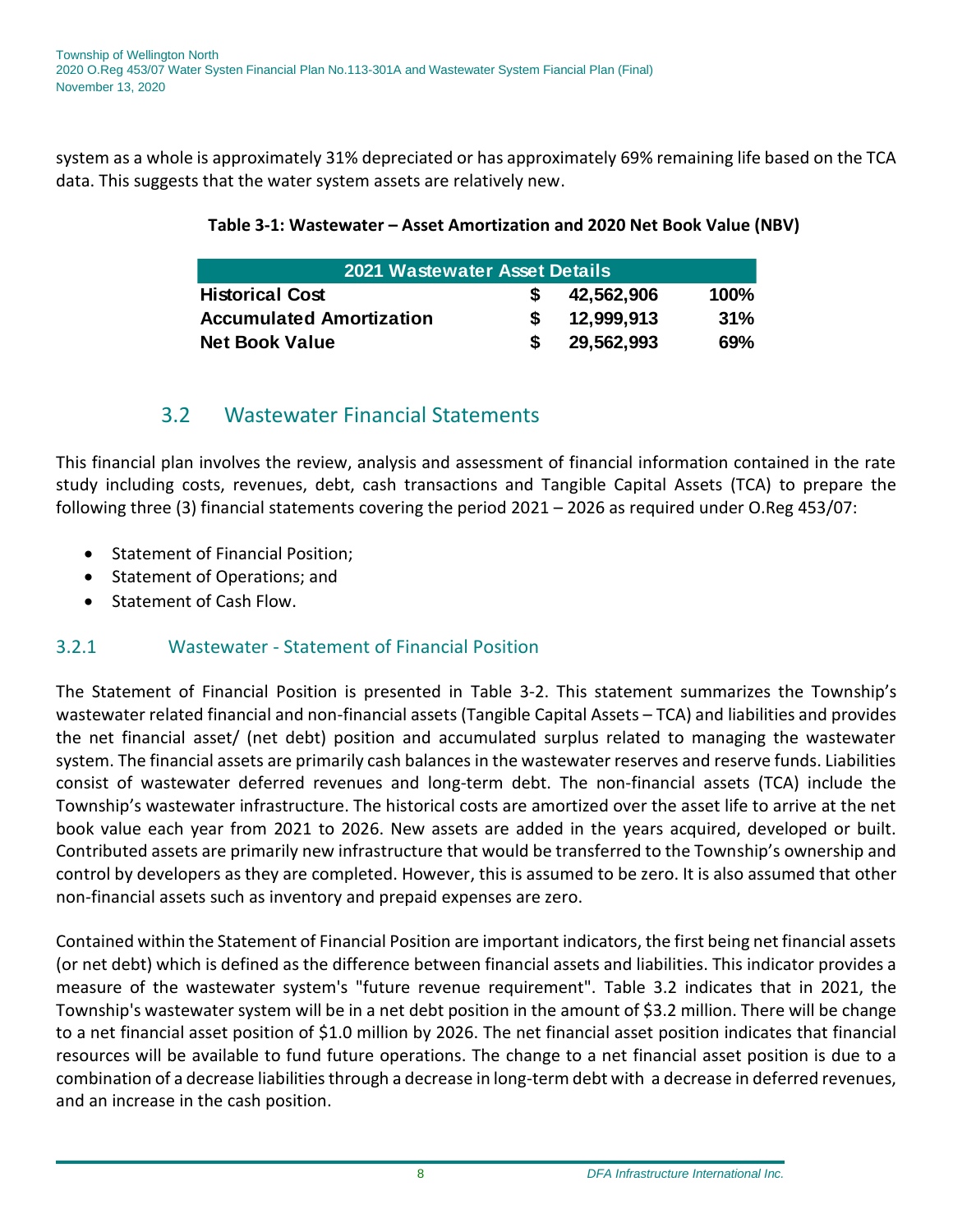The next important indicator contained in the Statement of Financial Position is the net book value of TCA. Table 3-2 shows that net TCA are expected to grow by \$8.4 million over the forecast period, or from \$29.6 million in 2021 to \$37.9 million in 2026. This indicates that the Township has plans to invest in tangible capital assets in excess of the consumption of existing assets. Further, a consumption ratio consisting of the accumulated amortization of the Township's TCA as a percent of historical cost ratio highlights the aged condition of the assets and their potential replacement needs. The Township's Wastewater Asset Consumption Ratio will decrease from 31% in 2021 to 28% in 2026. As this percentage is decreasing over time, it indicates the Township is allocating adequate funds to finance the replacement or rehabilitation of aging assets as they expire.

Another important indicator in the Statement of Financial Position is the accumulated surplus. This indicator provides a measure of the resources available to the Township for managing its water system. The accumulated surplus is projected to increase from approximately \$26.3 million in 2021 to approximately \$38.9 million by 2026. The accumulated surplus consists of non-financial assets that are made up of the net TCA balance representing past investments in wastewater infrastructure, and net financial assets that consist of cash balances, offset by deferred revenues and long-term debt.

<span id="page-11-0"></span>

|                                                | 2021             | 2022              | 2023              | 2024              | 2025              | 2026              |  |
|------------------------------------------------|------------------|-------------------|-------------------|-------------------|-------------------|-------------------|--|
| <b>Financial Assets</b>                        |                  |                   |                   |                   |                   |                   |  |
| Cash, Receivables and Investment               | \$6,023,404      | \$5,639,779       | \$6,248,399       | \$6,659,972       | \$5,512,722       | \$6,529,884       |  |
| <b>Total Financial Assets</b>                  | \$6,023,404      | \$5,639,779       | \$6,248,399       | \$6,659,972       | \$5,512,722       | \$6,529,884       |  |
| <b>Financial Liabilities</b>                   |                  |                   |                   |                   |                   |                   |  |
| Accounts Payable & Deferred Revenue            | \$4,441,471      | \$3,998,925       | \$4,502,398       | \$5,075,889       | \$3,881,356       | \$3,825,186       |  |
| Long-term Liabilities                          | \$4,828,531      | \$4,153,231       | \$3,448,989       | \$2,714,480       | \$2,208,280       | \$1,684,363       |  |
| <b>Total Financial Liabilities</b>             | \$9,270,002      | \$8,152,156       | \$7,951,387       | \$7,790,369       | \$6,089,636       | \$5,509,550       |  |
| <b>Net Financial Assets (Net Debt)</b>         | ( \$3, 246, 598) | (52, 512, 377)    | (51, 702, 988)    | ( \$1,130,398)    | (5576, 914)       | \$1,020,335       |  |
| <b>Non-Financial Assests</b>                   |                  |                   |                   |                   |                   |                   |  |
| <b>Tangible Capital Assets</b>                 | \$42,562,906     | \$44,631,124      | \$46,081,959      | \$47,802,853      | \$51,093,078      | \$52,799,541      |  |
| <b>Accumulated Amortization</b>                | ( \$12,999,913)  | ( \$13, 329, 323) | ( \$13, 812, 792) | ( \$14, 249, 447) | ( \$14, 369, 043) | ( \$14, 889, 555) |  |
| <b>Total Non-Financial Assets</b>              | \$29,562,993     | \$31,301,801      | \$32,269,167      | \$33,553,406      | \$36,724,035      | \$37,909,987      |  |
| <b>Accumulated Surplus</b>                     | \$26,316,395     | \$28,789,425      | \$30,566,179      | \$32,423,009      | \$36,147,121      | \$38,930,321      |  |
|                                                |                  |                   |                   |                   |                   |                   |  |
| <b>Financial Indicators</b>                    | 2021             | 2022              | 2023              | 2024              | 2025              | 2026              |  |
| Increase (Decrease) in Net Financial Assets    | \$847,689        | \$734,221         | \$809,388         | \$572,591         | \$553,484         | \$1,597,249       |  |
| Increase (Decrease) in Tangible Capital Assets | \$2,569,493      | \$1,738,808       | \$967,366         | \$1,284,239       | \$3,170,629       | \$1,185,952       |  |
| Increase (Decrease) in Accumulated Surplus     | \$3,417,181      | \$2,473,029       | \$1,776,754       | \$1,856,830       | \$3,724,112       | \$2,783,200       |  |
| <b>Water Asset Consumption Ratio</b>           | 31%              | 30%               | 30%               | 30%               | 28%               | 28%               |  |

#### **Table 3-2: Wastewater - Statement of Financial Position**

#### 3.2.2 Wastewater - Statement of Operations

The Statement of Operations is presented in Table 3-3 It summarizes the annual revenues and expenses associated with managing the Township's wastewater system. It provides a report on the transactions and events that have an influence on the accumulated surplus. The main revenue items included are: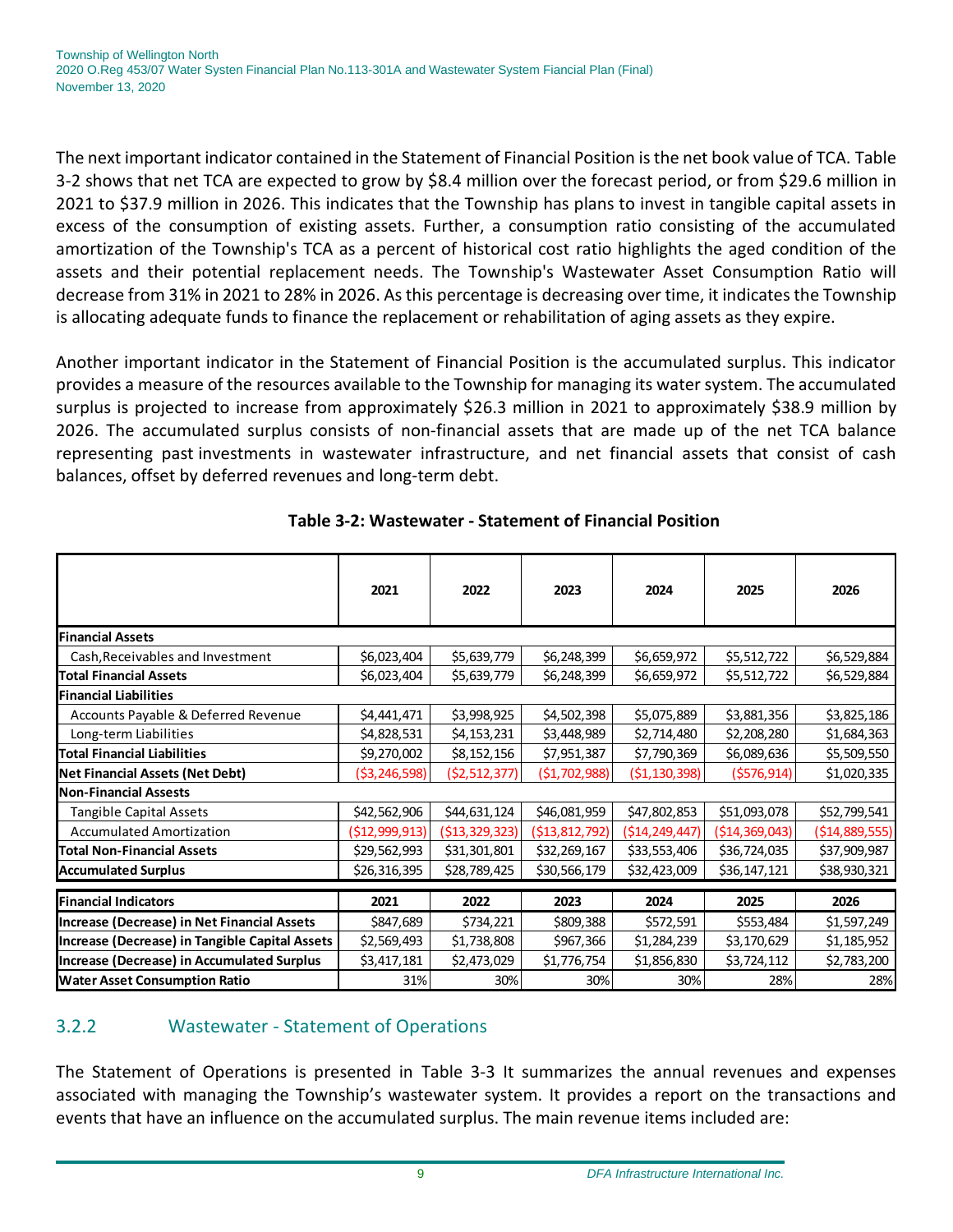- Revenues from wastewater rates and charges;
- Earned Revenues; and
- Other Revenues (service connection fees, and miscellaneous fees and charges).

The main expense items are:

- The annual cost of operating and maintaining the wastewater system;
- Interest on long-term debt; and
- Amortization expenses on existing and new TCA.

The operating surplus/ (deficit) is an important indicator contained in the Statement of Operations. An operating surplus/ (deficit) measures whether operating revenues generated in a year were sufficient to cover operating expenses incurred in that year. It is important to note that an annual surplus is necessary to ensure funds will be available to address non-expense items such as TCA acquisitions over and above amortization expenses, reserve/reserve fund contributions for asset replacement and rate stabilization, and repayment of outstanding debt principal. A ratio of operating surplus to total revenue is shown in Table 3-3 and reflects the percent of total revenue that can be allocated to funding the non-expense items noted above.

<span id="page-12-0"></span>

|                                                  | 2021         | 2022         | 2023         | 2024         | 2025         | 2026         |
|--------------------------------------------------|--------------|--------------|--------------|--------------|--------------|--------------|
| <b>Water Revenue</b>                             |              |              |              |              |              |              |
| Rate Revenue                                     | \$3,015,355  | \$3,125,202  | \$3,237,666  | \$3,352,800  | \$3,470,661  | \$3,591,302  |
| <b>Earned Revenue</b>                            | \$2,764,211  | \$1,752,026  | \$960,106    | \$939,407    | \$2,736,192  | \$1,641,947  |
| Other Revenue                                    | \$36,870     | \$37,944     | \$39,596     | \$39,957     | \$38,885     | \$51,557     |
| Total Revenues                                   | \$5,816,436  | \$4,915,172  | \$4,237,368  | \$4,332,165  | \$6,245,737  | \$5,284,806  |
| <b>Water Expenses</b>                            |              |              |              |              |              |              |
| <b>Operating Expenses</b>                        | \$1,437,284  | \$1,466,030  | \$1,495,350  | \$1,525,257  | \$1,555,762  | \$1,586,878  |
| Interest on Debt                                 | \$209,809    | \$182,134    | \$153,194    | \$122,926    | \$95,007     | \$0          |
| Amortization                                     | \$752,161    | \$793,979    | \$812,070    | \$827,152    | \$870,855    | \$914,728    |
| Other                                            | \$0          | \$0          | \$0          | \$0          | \$0          | \$0          |
| <b>Total Expenses</b>                            | \$2,399,255  | \$2,442,143  | \$2,460,614  | \$2,475,335  | \$2,521,624  | \$2,501,605  |
| <b>Annual Surplus/(Deficit)</b>                  | \$3,417,181  | \$2,473,029  | \$1,776,754  | \$1,856,830  | \$3,724,113  | \$2,783,200  |
| Accumulated Surplus/(Deficit), Beginning of Year | \$22,899,214 | \$26,316,395 | \$28,789,425 | \$30,566,179 | \$32,423,009 | \$36,147,121 |
| Accumulated Surplus/ (Deficit), End of Year      | \$26,316,395 | \$28,789,425 | \$30,566,179 | \$32,423,009 | \$36,147,121 | \$38,930,321 |
|                                                  |              |              |              |              |              |              |
| <b>Financial Indicators</b>                      | 2021         | 2022         | 2023         | 2024         | 2025         | 2026         |
| Increase (Decrease) in Total Revenues            | \$2,319,656  | (\$901,264)  | (5677,804)   | \$94,796     | \$1,913,572  | (\$960,931)  |
| Increase (Decrease) in Total Expenses            | \$42,888     | \$42,888     | \$18,471     | \$14,721     | \$46,289     | (\$20,019)   |
| Increase (Decrease) in Annual Surplus            | (\$938,752)  | (5944, 152)  | (5696, 275)  | \$80,076     | \$1,867,283  | (\$940,912)  |
| <b>Operating Surplus Ratio</b>                   | 58.8%        | 50.3%        | 41.9%        | 42.9%        | 59.6%        | 52.7%        |

#### **Table 3-3: Wastewater - Statement of Operations**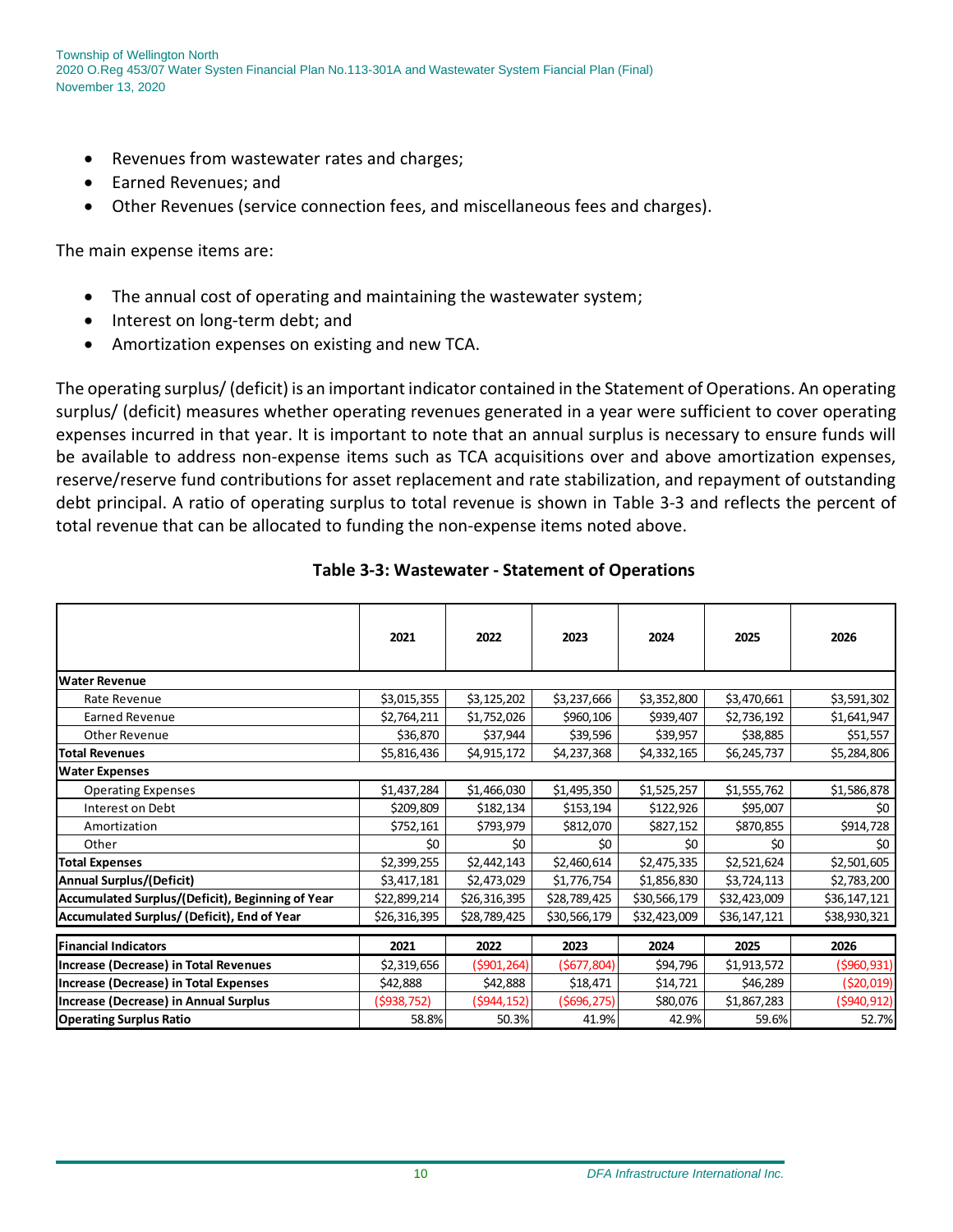Township of Wellington North 2020 O.Reg 453/07 Water Systen Financial Plan No.113-301A and Wastewater System Fiancial Plan (Final) November 13, 2020

#### 3.2.3 Wastewater - Statement of Cash Flows

The Statement of Cash Flow is presented in Table 3-4. This statement summarizes the main cash inflows and outflows related to the wastewater system in four (4) main areas - operating, capital, investing and financing, and shows the annual changes in cash.

The operating cash transactions begin with the surplus or deficit identified in the Statement of Operations. This figure is adjusted to add or subtract non-cash items that were included as revenues or expenses (e.g. amortization expenses and earned revenues). It is assumed that there are no "investing activities" over the period. The capital section indicates the amounts to be spent to acquire capital assets (TCA) or to be received from the sale of assets. In the Township's case, it is assumed that there are no assets to be sold to generate cash. The financing section identifies funds external sources, proceeds from the issuance of debenture as cash inflows, and the portion of debt repaid as cash outflows.

Table 3-4 indicates that cash is being generated from operations, which is used in funding the acquisition of TCA and towards building internal reserves. The Township's cash position is projected to increase over the forecast period from \$6.0 million in 2021 to a \$6.5 million in 2026.

<span id="page-13-0"></span>

|                                                     | 2021             | 2022           | 2023           | 2024             | 2025           | 2026           |
|-----------------------------------------------------|------------------|----------------|----------------|------------------|----------------|----------------|
| <b>Cash Provided by:</b>                            |                  |                |                |                  |                |                |
| <b>Operating Activities</b>                         |                  |                |                |                  |                |                |
| Annual Surplus/(Deficit)                            | \$3,417,181      | \$2,473,029    | \$1,776,754    | \$1,856,830      | \$3,724,113    | \$2,783,200    |
| <b>Non-Cash Items</b>                               |                  |                |                |                  |                |                |
| Amortization                                        | \$752,161        | \$793,979      | \$812,070      | \$827,152        | \$870,855      | \$914,728      |
| <b>Earned Revenue</b>                               | (\$2,764,211)    | (\$1,752,026)  | ( \$960, 106)  | ( \$939, 407)    | (\$2,736,192)  | ( \$1,641,947) |
| Net Change in Cash Provided by Operating Activities | \$1,405,132      | \$1,514,983    | \$1,628,718    | \$1,744,574      | \$1,858,776    | \$2,055,981    |
| <b>Capital Activities</b>                           |                  |                |                |                  |                |                |
| Purchase of TCA                                     | ( \$3,321,654)   | (52, 532, 787) | ( \$1,779,436) | (52, 111, 391)   | ( \$4,041,484) | ( \$2,100,679) |
| Net Change in Cash Used in Capital Activities       | ( \$3,321,654)   | ( \$2,532,787) | ( \$1,779,436) | ( \$2, 111, 391) | (\$4,041,484)  | ( \$2,100,679) |
| <b>Financing Activities</b>                         |                  |                |                |                  |                |                |
| <b>DC Collections</b>                               | \$1,278,242      | \$1,309,480    | \$1,463,579    | \$1,512,899      | \$1,541,658    | \$1,585,777    |
| <b>External Financing</b>                           | \$0              | \$0            | \$0            | \$0              | \$0            | \$0            |
| Proceeds From Long-Term Debt                        | \$0              | \$0            | \$0            | \$0              | \$0            | \$0            |
| Repayment of Long-Term Debt                         | ( \$647, 626)    | ( \$675, 301)  | (5704, 241)    | ( \$734, 509)    | ( \$506, 200)  | ( \$523, 917)  |
| Net Change in Cash Used in Financing Activities     | \$630,616        | \$634,180      | \$759,337      | \$778,390        | \$1,035,458    | \$1,061,860    |
| Net Change in Cash and Cash Equivalents             | ( \$1, 285, 906) | ( \$383, 625)  | \$608,619      | \$411,573        | ( \$1,147,249) | \$1,017,162    |
| Cash and Cash Equivalents, Beginning of the Year    | \$7,309,310      | \$6,023,404    | \$5,639,779    | \$6,248,399      | \$6,659,972    | \$5,512,722    |
| Cash and Cash Equivalents, End of the Year          | \$6,023,404      | \$5,639,779    | \$6,248,399    | \$6,659,972      | \$5,512,722    | \$6,529,884    |

#### **Table 3-4: Wastewater - Statement of Cash Flows**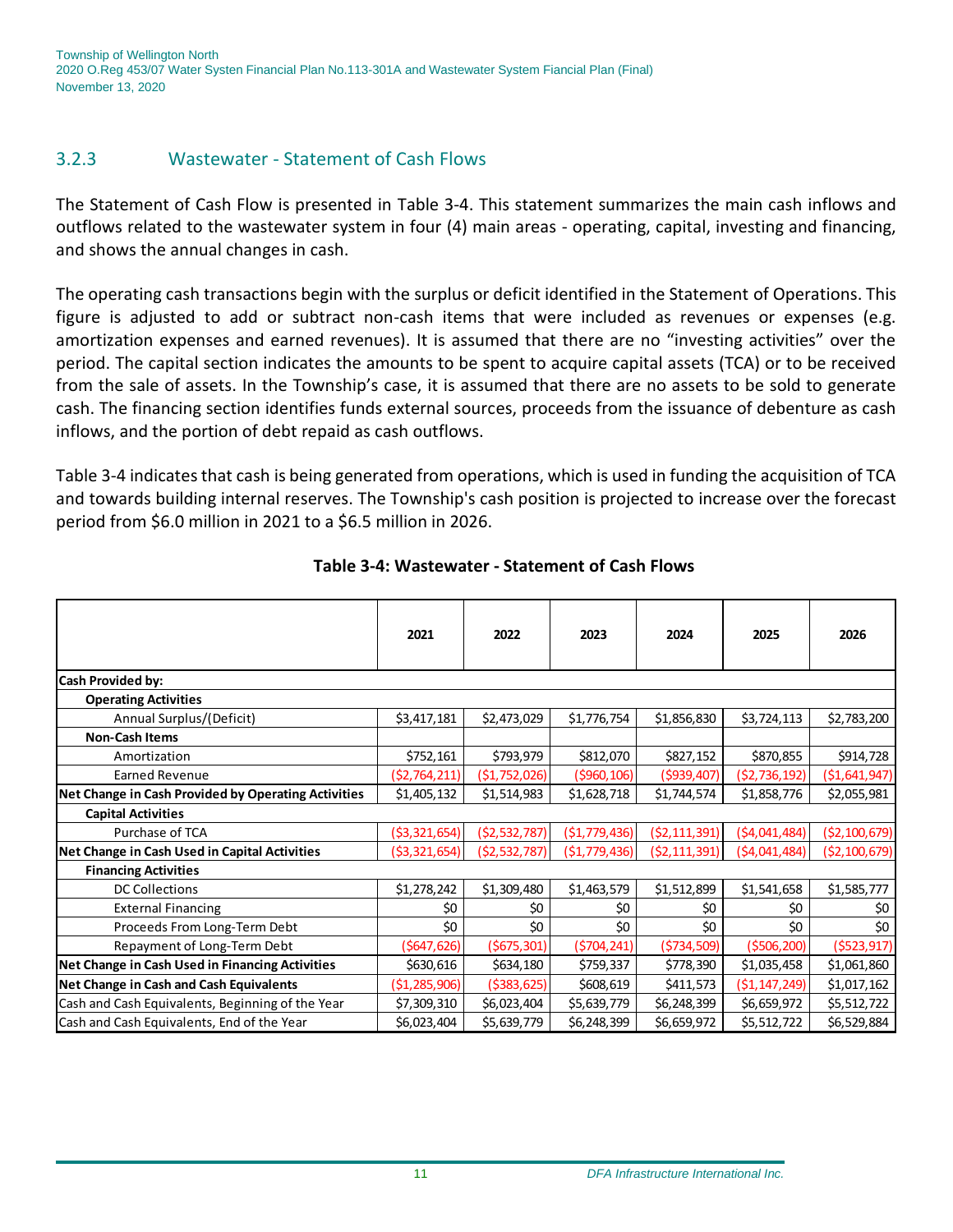## 4 Conclusions & Recommendations

The following are the main conclusions regarding the water system:

- 1. The financial statements for the water system are prepared based on the results of the rate study analyses and projections, indicate the following:
	- The accumulated surplus is projected to increase from approximately \$22.1 million in 2021 to approximately \$29.5 million by 2026.
	- The operating surplus ratio is projected to increase from approximately 39% in 2021 to \$48% in 2026.
	- The cash position is projected to increase from \$5.6 million in 2021 to a \$7.0 million in 2026.

These indicate that the financial outlook for the water system over the 6-year period 2021 to 2026 is excellent.

The following are the main conclusions regarding the wastewater system:

- 2. The financial statements for the wastewater system are prepared based on the results of the rate study analyses and projections, indicate the following:
	- The accumulated surplus is projected to increase from approximately \$26.3 million in 2021 to approximately \$38.9 million by 2026.
	- The operating surplus ratio is projected to decrease from approximately 59% in 2021 to 53% in 2026
	- The cash position is projected to increase from \$6.0 million in 2022 to \$6.5 million in 2026.

These indicate that the financial outlook for the wastewater system over the 6-year period 2021 to 2026 is excellent.

The following are the main recommendations resulting from the O. Reg 453.07 water system and wastewater financial plans:

- 3. That the O.Reg. 453/07 Water System Financial Plan No. 113-301A including the Financial Statements contained herein be approved by Council and submitted to the Province of Ontario in accordance with the Drinking Water System License renewal requirements and O. Reg. 453/07.
- 4. That the Wastewater System Financial Plan including the Financial Statements contained herein be received by Council.
- 5. That a copy of the Water Financial Plan No. 113-301A and the Wastewater Financial Plan be posted on the Township's website and made available to the public at no charge.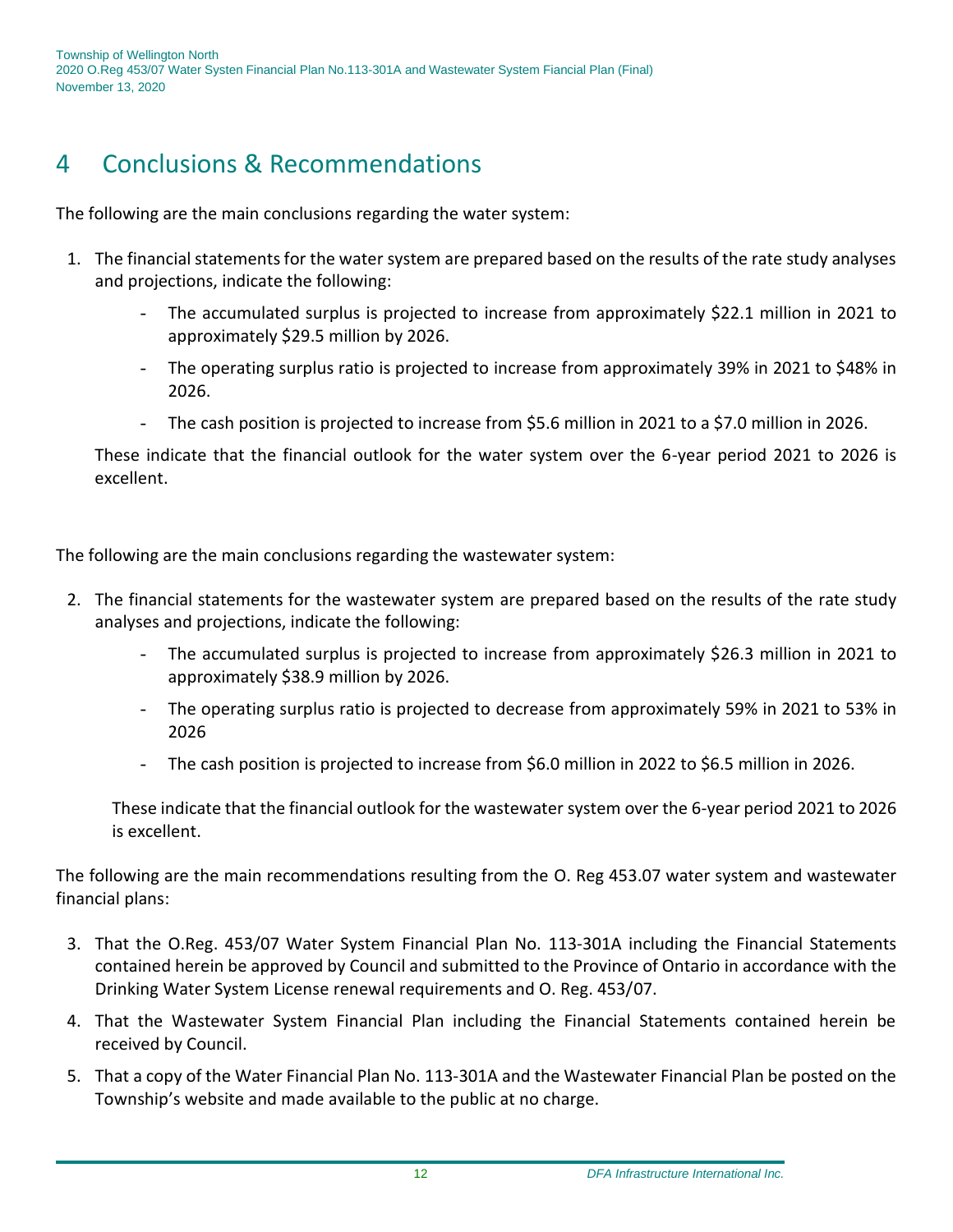## **Appendix A**

**Requirements of O. Reg. 453/07**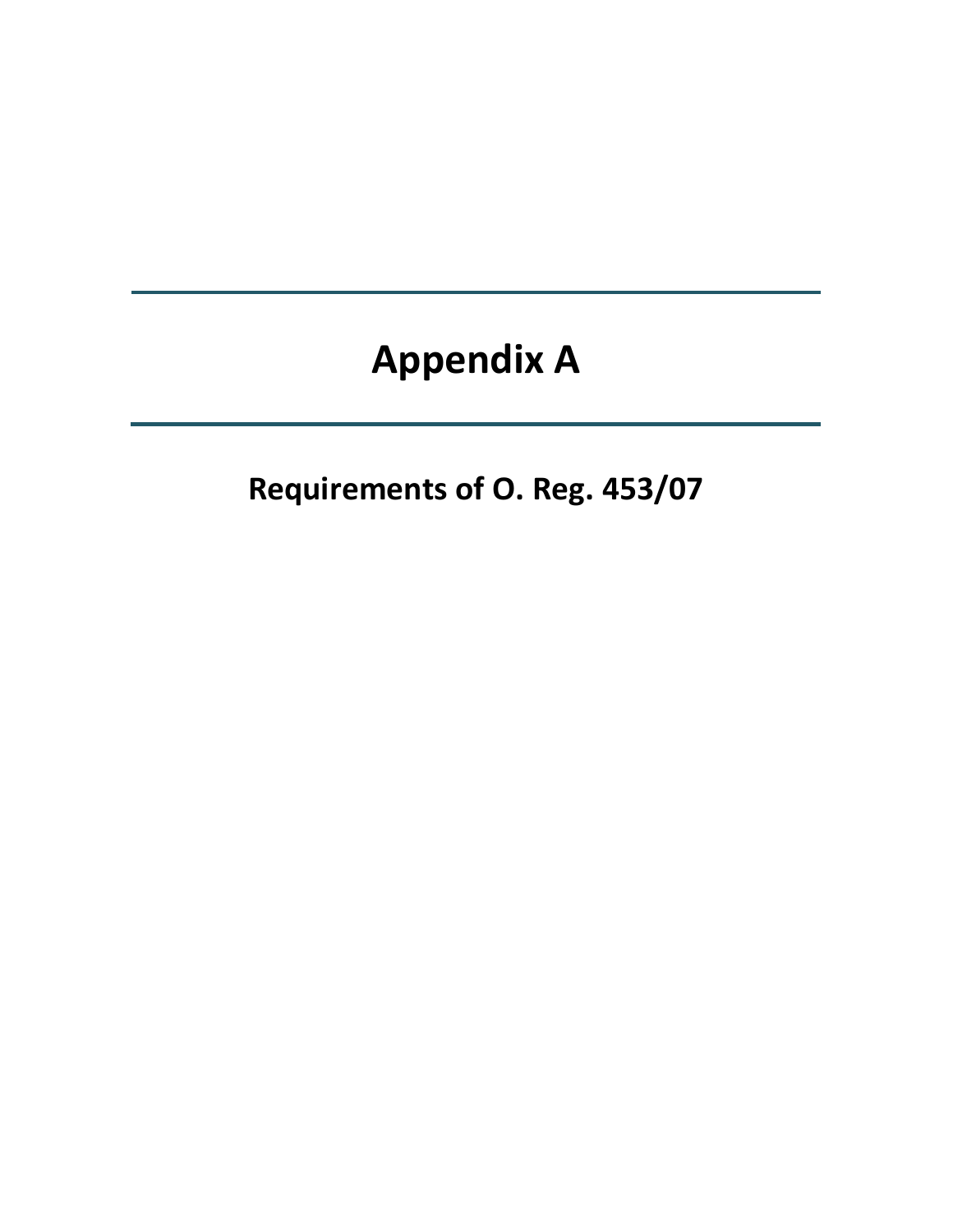| <b>Requirements</b> |                                                                                                                                  |                                                                                                                                                                                                                                                                                                       | <b>How Requirements are Met</b> |                                                                                                                                                        |  |
|---------------------|----------------------------------------------------------------------------------------------------------------------------------|-------------------------------------------------------------------------------------------------------------------------------------------------------------------------------------------------------------------------------------------------------------------------------------------------------|---------------------------------|--------------------------------------------------------------------------------------------------------------------------------------------------------|--|
| 1.                  |                                                                                                                                  | The financial plans must be approved by a resolution that<br>is passed by,                                                                                                                                                                                                                            |                                 |                                                                                                                                                        |  |
|                     | i.                                                                                                                               | The council of the municipality, if the owner of<br>the drinking water system is a municipality.                                                                                                                                                                                                      | $\bullet$                       | It is expected the Council will approve the<br>Updated Financial Plan 6 months prior to the<br>expiry of the drinking water licence - May 19,<br>2021) |  |
|                     | ii.                                                                                                                              | The governing body of the owner, if the owner of<br>the drinking water system has a governing body<br>and is not a municipality.                                                                                                                                                                      | $\bullet$                       | N/A                                                                                                                                                    |  |
| 2.                  | years.                                                                                                                           | The financial plans must apply to a period of at least six                                                                                                                                                                                                                                            | $\bullet$                       | Applies for 6 years from 2021 to 2026 inclusive.                                                                                                       |  |
| 3.                  | The first year to which the financial plans must apply<br>must be the year determined in accordance with the<br>following rules: |                                                                                                                                                                                                                                                                                                       |                                 |                                                                                                                                                        |  |
|                     | i.                                                                                                                               | If the financial plans are required by subsection 2,<br>the first year to which the financial plans must<br>apply must be the year in which the drinking water<br>system's existing municipal drinking water licence<br>would otherwise expire.                                                       |                                 | The licence expires in 2021 for the water<br>systems (No. 113-301A). Therefore, the first<br>year of the Updated Financial Plan is 2021                |  |
|                     | ii.                                                                                                                              | If the financial plans are required by a condition<br>that was included in a municipal drinking water<br>licence under subsection 1 (3), the first year to<br>which the financial plans must apply must be the<br>later of 2010 and the year in which the first licence<br>for the system was issued. |                                 | N/A                                                                                                                                                    |  |
| 4.                  |                                                                                                                                  | Subject to subsection (2), for each year to which the<br>financial plans apply, the financial plans must include the<br>following:                                                                                                                                                                    |                                 |                                                                                                                                                        |  |
|                     | i.                                                                                                                               | Details of the proposed or projected financial<br>position of the drinking water system itemized<br>by:                                                                                                                                                                                               | $\bullet$                       | See Statement of Financial Position for all water<br>systems combined in Financial Plan.                                                               |  |
|                     |                                                                                                                                  | a.<br>Total financial assets                                                                                                                                                                                                                                                                          |                                 | See Statement of Financial Position for all water<br>systems combined in Financial Plan.                                                               |  |
|                     |                                                                                                                                  | <b>Total liabilities</b><br>b.                                                                                                                                                                                                                                                                        | $\bullet$                       | See Statement of Financial Position for all water<br>systems combined in Financial Plan.                                                               |  |
|                     |                                                                                                                                  | Net financial assets (debt)<br>c.                                                                                                                                                                                                                                                                     | $\bullet$                       | See Statement of Financial Position for all water<br>systems combined in Financial Plan.                                                               |  |
|                     |                                                                                                                                  | Non-financial assets that are tangible<br>d.<br>capital assets, tangible capital assets<br>under construction, inventories of<br>supplies and prepaid expenses.                                                                                                                                       | $\bullet$                       | See Statement of Financial Position for all water<br>systems combined in Financial Plan. TCA<br>Projections in Financial Plan.                         |  |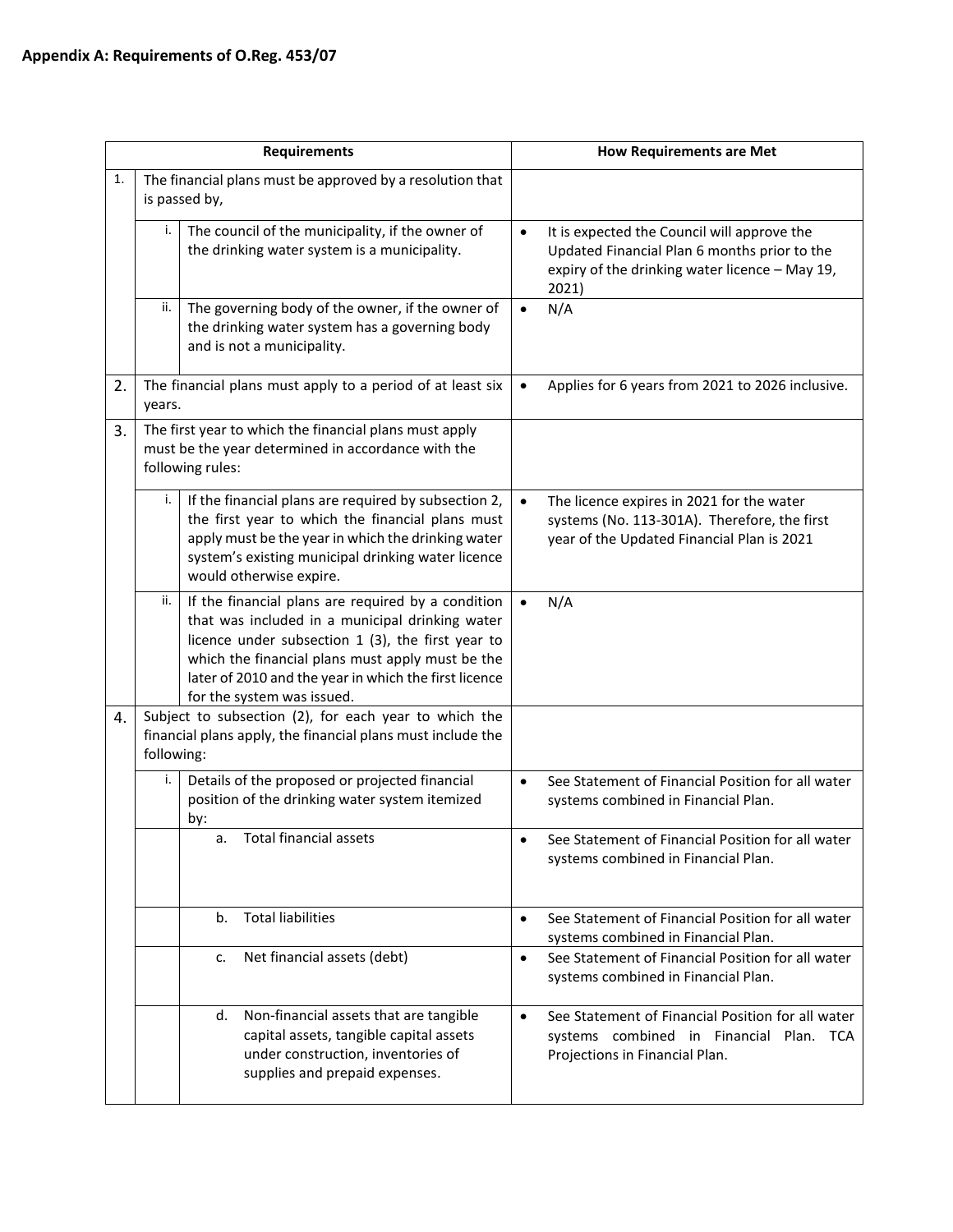|    |      | Changes in tangible capital assets that<br>e.<br>are additions, donations, write downs<br>and disposals.                                                                                                                                                                                  | See Statement of Financial Position for all water<br>systems combined in Financial Plan. TCA<br>Projections in Financial Plan.                                                                                                                                                 |
|----|------|-------------------------------------------------------------------------------------------------------------------------------------------------------------------------------------------------------------------------------------------------------------------------------------------|--------------------------------------------------------------------------------------------------------------------------------------------------------------------------------------------------------------------------------------------------------------------------------|
|    | ii.  | Details of the proposed or projected financial<br>operations of the drinking water system itemized<br>by,                                                                                                                                                                                 | See Statement of Operations for all water<br>$\bullet$<br>systems combined in Financial Plan.                                                                                                                                                                                  |
|    |      | Total revenues, further itemized by<br>a.<br>water rates, user charges and other<br>revenues.                                                                                                                                                                                             | See Statement of Operations for all water<br>$\bullet$<br>systems combined in Financial Plan.                                                                                                                                                                                  |
|    |      | Total expenses, further itemized by<br>b.<br>amortization expenses, interest<br>expenses and other expenses                                                                                                                                                                               | See Statement of Operations for all water<br>$\bullet$<br>systems combined in Financial Plan.                                                                                                                                                                                  |
|    |      | Annual surplus or deficit, and<br>$c_{\cdot}$                                                                                                                                                                                                                                             | See Statement of Operations for all water<br>$\bullet$<br>systems combined in Financial Plan.                                                                                                                                                                                  |
|    |      | Accumulated surplus or deficit<br>d.                                                                                                                                                                                                                                                      | See Statement of Operations for all water<br>$\bullet$<br>systems combined in Financial Plan.                                                                                                                                                                                  |
|    | iii. | Details of the drinking water system's proposed<br>or projected gross cash receipts and gross cash<br>payments itemized by,                                                                                                                                                               | See Statement of Cash Flow for all water<br>$\bullet$<br>systems combined in Financial Plan.                                                                                                                                                                                   |
|    |      | Operating transactions that are cash<br>а.<br>received from revenues, cash paid for<br>operating expenses and finance charges,<br>- done in full cost report                                                                                                                              | See Statement of Cash Flow for all water<br>$\bullet$<br>systems combined in Financial Plan.                                                                                                                                                                                   |
|    |      | Capital transactions that are proceeds<br>b.<br>on the sale of tangible capital assets and<br>cash used to acquire capital assets,                                                                                                                                                        | See Statement of Cash Flow for all water<br>systems combined in Financial Plan.                                                                                                                                                                                                |
|    |      | Investing transactions that are<br>c.<br>acquisitions and disposal of investments,                                                                                                                                                                                                        | See Statement of Cash Flow for all water<br>$\bullet$<br>systems combined in Financial Plan.                                                                                                                                                                                   |
|    |      | Financing transactions that are proceeds<br>d.<br>from the issuance of debt and debt<br>repayment.                                                                                                                                                                                        | See Statement of Cash Flow for all water<br>systems combined in Financial Plan.                                                                                                                                                                                                |
|    |      | Changes in cash and cash equivalents<br>e.<br>during the year,                                                                                                                                                                                                                            | See Statement of Cash Flow for all water<br>$\bullet$<br>systems combined in Financial Plan.                                                                                                                                                                                   |
|    |      | Cash and cash equivalents at the<br>f.<br>beginning and end of the year.                                                                                                                                                                                                                  | See Statement of Cash Flow for all water<br>$\bullet$<br>systems combined in Financial Plan.                                                                                                                                                                                   |
|    | iv.  | Details of the extent to which the information<br>described in subparagraphs i, ii and iii relates<br>directly to the replacement of lead service pipes<br>as defined in section 15.1-3 of Schedule 15.1 to<br>Ontario Regulation 170/03 (Drinking Water<br>Systems), made under the Act. | There is no dedicated lead service pipe removal<br>$\bullet$<br>program in place. If lead pipe is discovered<br>during normal operations, it is replaced<br>accordingly. Therefore, there are no significant<br>material financial costs associated with lead<br>pipe removal. |
| 5. |      | The owner of the drinking water system must.                                                                                                                                                                                                                                              |                                                                                                                                                                                                                                                                                |
|    | i.   | Make the financial plans available, on request, to<br>members of the public who are served by the<br>drinking water system without charge,                                                                                                                                                | • This will be done by the municipality following<br>Council approval.                                                                                                                                                                                                         |